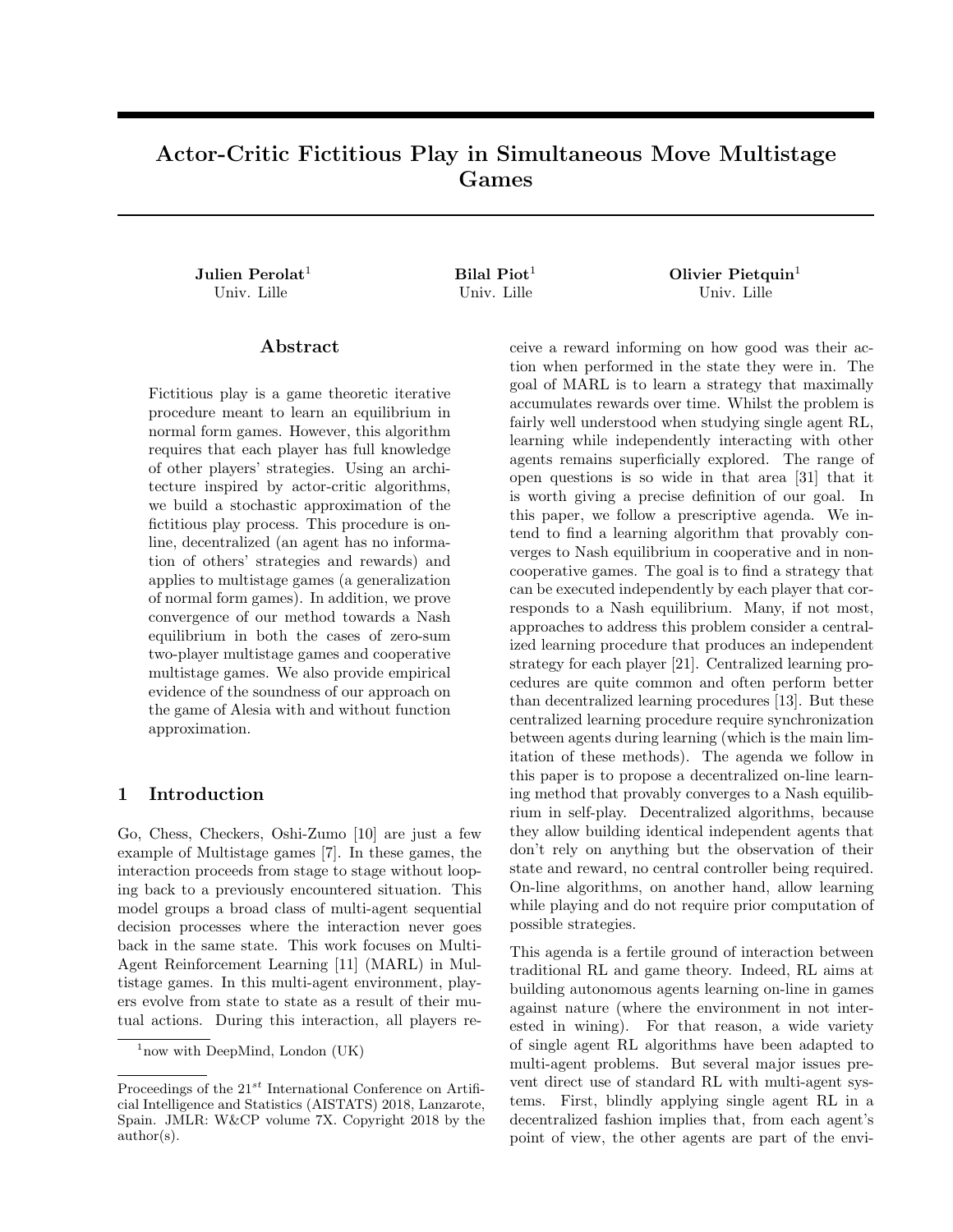ronment. Such an hypothesis breaks the crucial RL assumption that the environment is (at least almost) stationary [22]. Second, it introduces partial observability as each agent's knowledge is restricted to its own actions and rewards while its behavior should depend on others' strategies.

Decentralized procedures (unlike counterfactual regret minimization algorithms [34]) have been the topic of many studies in game theory and many approaches were proposed from policy hill climbing methods [8, 2] to evolutionary dynamics [33, 1] (related work will be detailed in Sec. 2). But those dynamics do not converge in all general-sum normal-form games, and, there exists a three-player normal form game [15] for which no first order uncoupled dynamics (i.e. most decentralized dynamics) can converge to a Nash equilibrium. Despite this counterexample, decentralize dynamics remain an important case to study because building a central controller for a multi-agent system is not always possible nor is observing the actions and rewards of every agent. Even if decentralized learning processes (as described in [15]) will never be guaranteed to converge in general, they should be at least guaranteed to converge in some interesting classes of games such as cooperative and zero-sum two-player games.

Fictitious play is a model-based process that learns Nash equilibria in normal form games. It has been widely studied and required assumptions were weakened over time [23, 17] since the original article of Robinson [28]. It has been extended to extensive form games (game trees) and, to a lesser extent, to function approximation [16]. However it is neither on-line nor decentralized except from the work of [23] which focuses on normal form games and [16] that has weak guarantees of convergence and focus on turn taking imperfect information games. Fictitious play enjoys several convergence guarantees [17] which makes it a good candidate for learning in simultaneous multistage stage games.

This paper contributes to fill a gap in the MARL literature by providing two online decentralized algorithms converging to a Nash equilibrium in multistage games both in the cooperative case and the zero-sum twoplayer case. Those two cases used to be treated as different agendas since the seminal paper of Shoham  $\&$  al. [31] and we expect our work to serve as a milestone to reconcile them going further than normal form games [23, 17]. Our first contribution is to propose two novel on-line and decentralized algorithms inspired by actor-critic architectures for Markov Games, each of them working on two timescales. Those two algorithms perform the same actors' update but use different methods for the critic. The first one performs

an off-policy control step whilst the second relies on a policy evaluation step. Although the actor-critic architecture is popular for its success in solving (continuous action) RL domains, we choose this architecture for a different reason. Our framework requires handling non-stationarity (because of adaptation of the other players) which is another nice property of actor-critic architectures. Our algorithms are stochastic approximations of two dynamical systems that generalize the work of [23] and [17] on the fictitious play process from normal form games to multistage games [7].

In the following, we first outline related work (in Sec. 2) and then describe the necessary background in both game theory and RL (Sec. 3) to introduce our first contribution, the two-timescale algorithms (Sec. 4). These algorithms are stochastic approximations of two continuous-time processes defined in Sec. 5. Then, we study (in Sec. 5) the asymptotic behavior of these continuous-time processes and show, as a second contribution, that they converge in selfplay in cooperative games and in zero-sum two-player games. In Sec. 6, our third contribution proves that the algorithms are stochastic approximations of the two continuous-time processes. Finally, we perform an empirical evaluation (in Sec. 7).

# 2 Related Work

Decentralized reinforcement learning in games has been studied widely in the case of normal form games and includes regret minimization approaches [9, 12] or stochastic approximation algorithms [23]. However, to our knowledge, none of the previous methods have been extended to independent reinforcement learning in Markov Games or any intermediate models such as MSGs with guarantees of convergence both for cooperative and zero-sum case. Finding a single independent RL algorithm addressing both cases is still treated as separate agendas since the seminal paper [31].

Q-Learning Like Algorithms: The adaptation of RL algorithms to the multi-agent setting was the first approach to address online learning in games. On-line algorithms like Q-learning [32] are often used in cooperative multi-agent learning environments but fail to learn a stationary strategy in simultaneous zero-sum two-player games. They fail in this setting because, in simultaneous zero-sum two-player games, it is not sufficient to use a greedy strategy to learn a Nash equilibrium. In [25], the Q-learning method is adapted to guarantee convergence to zero-sum two-player MGs. This method isn't an independent learning algorithm anymore as each player needs to observe the action of the opponent. Other adaptation to N-player games were developed [18, 14]. However, all these methods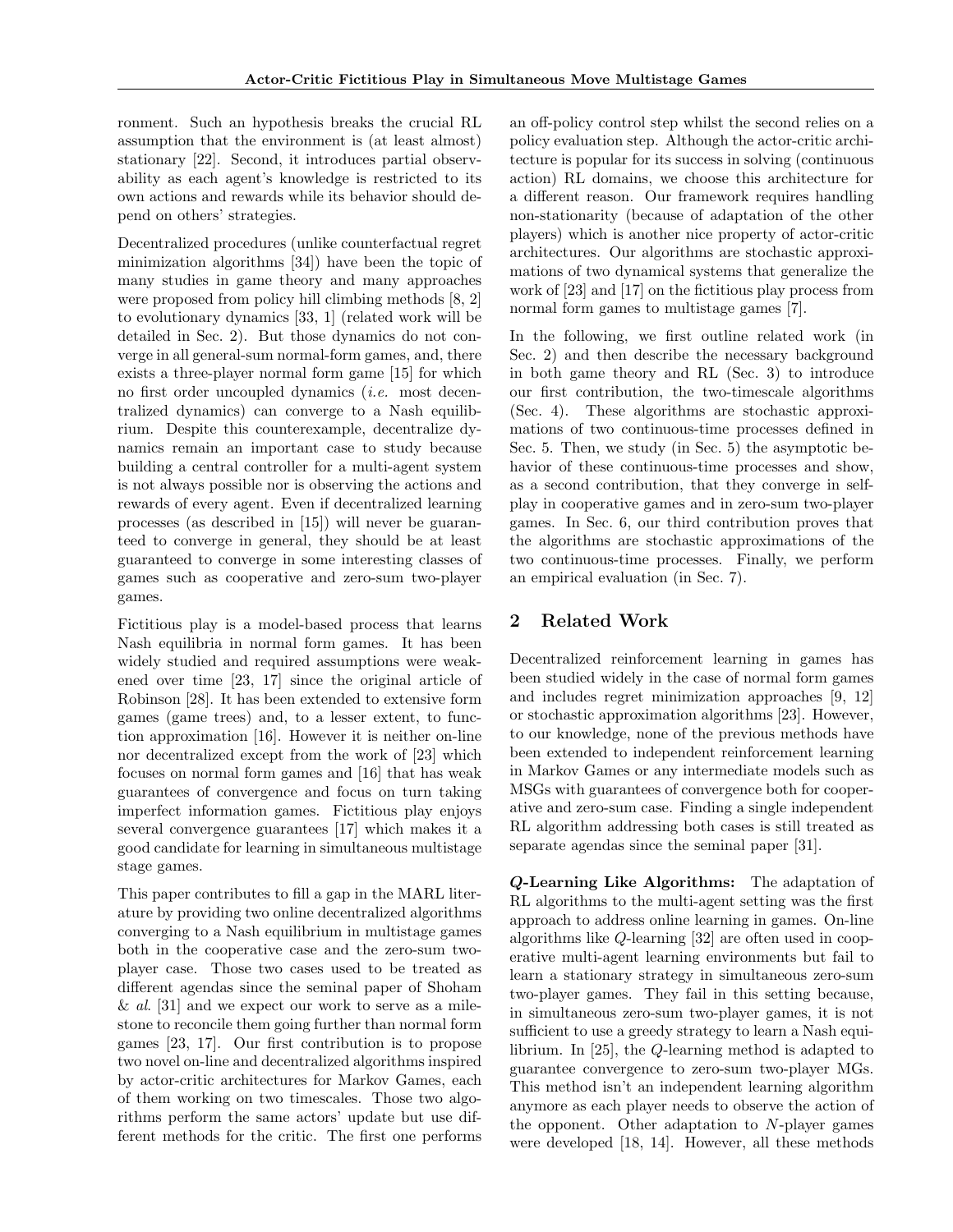require the observation of the opponents' action and the two last ones are guaranteed to converge only under very conservative hypotheses. Moreover, these are not decentralized methods as each player needs to observe the reward of the others.

Independent Policy Gradient: Independent policy gradient methods is also an other attempt to address the problem of learning in games. In MGs and in normal form games, the policy hill climbing method  $[8]$ is probably the first approach with theoretical guarantees. But the guarantees of convergence are often limited to the two player two actions setting and fail to converge in zero-sum games. In this approach, each agent follows a gradient ascent on its expected outcome. The behavior of this algorithm can be improved using heuristics on the learning rate as reported in [8]. Many attempt were made to build on this approach such as the GIGA-WoLF algorithm but again, convergence properties are limited to the two player two actions case. It can also scale up using function approximation as in [2] which results in an actor-critic like method and fits in our setting.

MCTS Algorithms in MSGs and Conterfactual Regret Minimization Algorithms (CFR): A trove variety of tree search algorithms exists to compute Nash equilibria in MSGs. A review of those algorithms can be found in [7] and mainly focuses in zerosum two-player simultaneous move multistage games. The convergence guarantees of those methods were first analyzed in [24] and then detailed in [19]. Those algorithms require that one can query the model at each stage of the game and as such do not belong to the family of independent RL methods.

An other family of algorithms related to our work is the CFR type of algorithms and its wide number of variant. Even if these algorithms have sample-based variations [20], they usually require each agent to be aware of the opponent's strategy and some game specific information. Only one variation of MCCFR was suggested in [20] would match our setting but is still unexplored in the literature and its unclear how function approximation could be used in this setting.

Two-timescale algorithms in MDPs and in MGs: Two-timescale algorithms have been the subject of a wide literature in MDPs that starts from the seminal work of [5]. These works mainly analyze the use of linear function approximation. However, when applied independently in a multiagent setting, those algorithms no longer have convergence guarantees (even without function approximation). In [27], the authors attempt to provide an on-line model-free algorithm with guarantees. This approach requires each player to observe the reward of the others. The authors claim that their algorithm is guaranteed to converge to a Nash equilibrium but the proof is broken (details in App.K).

#### 3 Background

Markov Games (MGs): Formally, an MG is a tuple  $\langle N, S, A, p(s' | s, a), r(s, a) \rangle$ . In each state  $s \in S$  of the MG, each of the N-players simultaneously takes an action  $a^i \in A^i$ . The joint action **a** is  $(a^1, \ldots, a^N)$  or  $(a^i, a^{-i})$  (where  $a^{-i}$  is the tuple  $(a^1, \ldots, a^{i-1}, a^{i+1}, \ldots, a^N)$  and the joint action set **A** is  $A^1 \times \cdots \times A^N = A^i \times A^{-i}$ . As a result of this joint action  $a$ , player i collects a reward  $r^i(s, a)$   $(r(s, a) = (r^1(s, a), \ldots, r^N(s, a))$  and move to a next state s' following the probability  $p(s'|s, a)$ . In such a setting, the usual goal is to find a strategy for each player that maximizes some long term reward. A strategy for player  $i$  is a function from state s to a distribution over actions  $A^i$  and is written  $\pi^{i}(.|s)$ . The joint strategy will be written  $\pi =$  $(\pi^1, \ldots, \pi^N) = (\pi^i, \pi^{-i}).$  When the strategy of each player is fixed, the MG behaves like a Markov chain of kernel  $\mathcal{P}_{\pi}(s'|s) = E_{\boldsymbol{a}\sim\pi}[p(s'|s,\boldsymbol{a})]$  (note that  $\mathcal{P}_{\pi}$ can be seen as a squared matrix of size  $|S| \times |S|$ . The reward associated with that Markov chain is averaged over the joint strategy  $r^i_{\pi}(s) = E_{\mathbf{a} \sim \pi}[r^i(s, \mathbf{a})]$ . When the strategy of the  $i<sup>th</sup>$  player's opponents is fixed, the process is reduced to an MDP of kernel  $p_{\pi^{-i}}(s' | s, a^i) = E_{a^{-i} \sim \pi^{-i}}[p(s' | s, a^i, a^{-i})]$  and reward function  $r_{\pi^{-i}}^i(s, a^i) = E_{a^{-i} \sim \pi^{-i}}[r^i(s, a^i, a^{-i})].$ 

Multistage Game: We consider games that can be modeled as trees (see Figure 1). In these games, the interaction between players start in an initial state  $\tilde{s}$ and proceeds in stages as illustrated in Figure 1 and terminates at state  $\Omega$  (a formal definition is given in Section A of the appendix).

Value Function: In a  $\gamma$ -discounted multistage game, (with  $\gamma \in (0,1)$ ), each player's goal is to maximize the rewards it accumulates starting from any state s. This value is defined as follows:

$$
v_{\pi}^{i}(s) = E[\sum_{t=0}^{+\infty} \gamma^{t} r_{\pi}^{i}(s_{t})|s_{0}=s, s_{t+1} \sim \mathcal{P}_{\pi}(.|s_{t})], \qquad (1)
$$

and,

$$
v_{\boldsymbol{\pi}}^i = \left(\mathcal{I} + \gamma \mathcal{P}_{\boldsymbol{\pi}} + \dots + \gamma^{|S|} \mathcal{P}_{\boldsymbol{\pi}}^{|S|}\right) r_{\boldsymbol{\pi}}^i.
$$
 (2)

Note that for a multistage game, the value function is well defined even for  $\gamma = 1$  since the process has an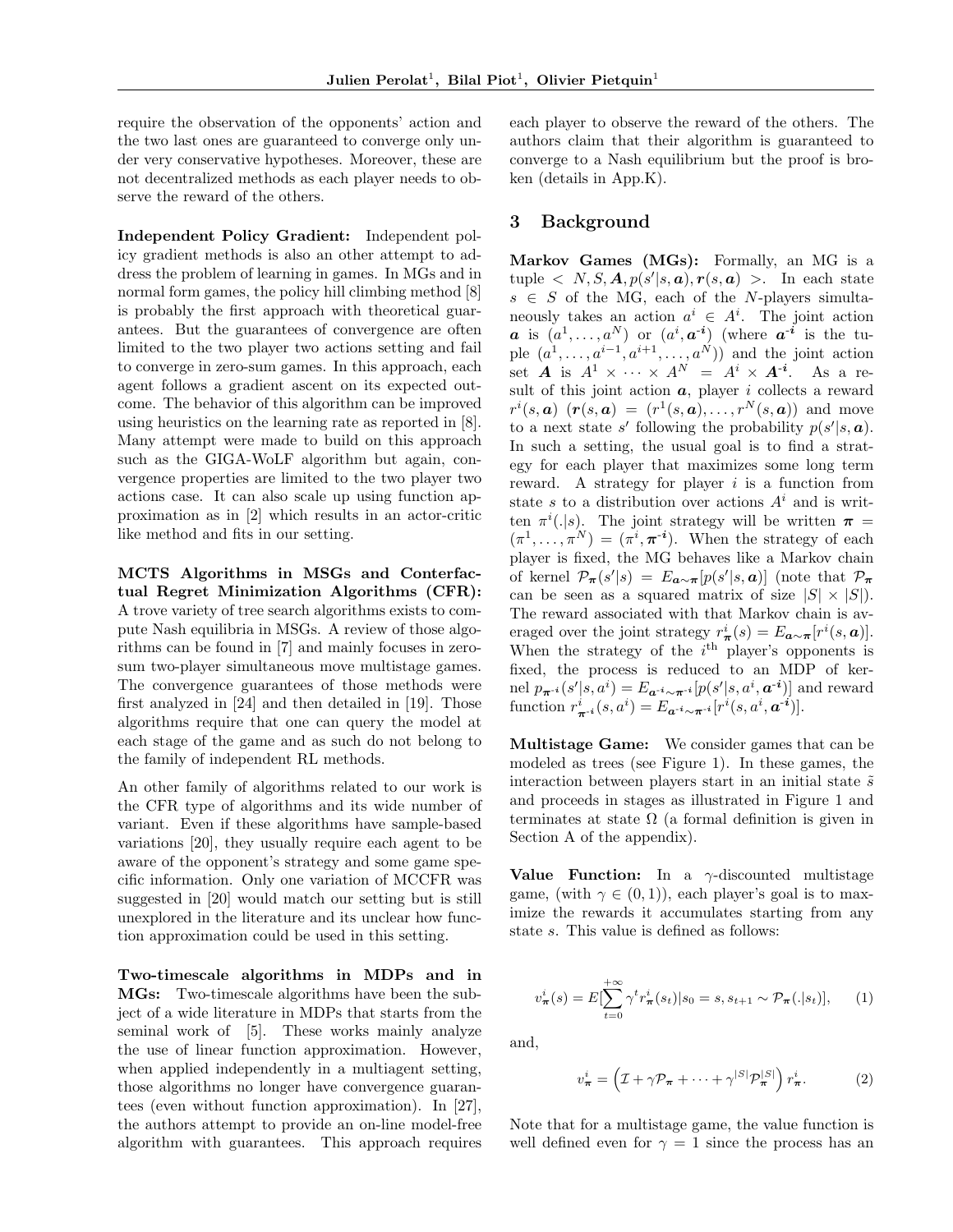

Figure 1: Example of a two-player zero-sum multistage game with deterministic dynamics.

absorbing state  $\Omega$  where the reward function is null. For  $t > |S|$ , we have that  $\mathcal{P}^t_{\pi} r^i_{\pi} = 0$  since after  $|S|$ steps (at most) the process ends up in the absorbing state  $\Omega$ . The matrix  $\mathcal I$  is the identity application.

State-Action Value Function: we can also define a state-action value function per player, that is the value of performing action  $a^i$  in state s and then following its strategy:

$$
Q_{\pi}^{i}(s, a^{i}) = r_{\pi^{-i}}^{i}(s, a^{i}) + \gamma \sum_{s'} p_{\pi^{-i}}(s'|s, a^{i}) v_{\pi}^{i}(s'). \quad (3)
$$

Logit Choice Function: when given a choice between actions  $a \in A$  based on an expected value  $Q(a)$ (in the following  $Q(a)$  will be the state-action value function  $Q^i_{\pi}(s, a^i)$  or  $Q^{*i}_{\sigma, \pi^{-i}}(s, a^i)$  defined below), it is common not to take the action that maximizes  $Q(a)$  but to choose suboptimal actions so as to favor exploration. One common choice of suboptimal actions is to pick them according to the logit choice function  $B_{\eta}(Q)(a) = \frac{\exp(\eta^{-1}Q(a))}{\sum_{\tilde{a}} \exp(\eta^{-1}Q(\tilde{a}))}$  $\frac{\exp(\eta^{\text{-}}Q(a))}{\exp(\eta^{\text{-}1}Q(\tilde{a}))}$ . We will write  $C_{\eta}(Q) = \sum_{\tilde{a} \in A} Q(\tilde{a}) B_{\eta}(Q)(\tilde{a})$  the expected outcome if actions are taken according to the logit choice function. This definition can be generalized to the notion of choice probability function (see Section B in the appendix) and will be written  $B_{\sigma}(Q)$  and  $C_{\sigma}(Q)$  where  $\sigma$  is a function in  $\mathbb{R}^{\Delta A}$ . Here  $\Delta A$  is the set of distributions over actions. In the case of the logit choice function,  $\eta$  is linked to  $\sigma$  through the following formula  $\sigma(\pi) = \sum_a \eta \pi(a) \ln(\pi(a)).$ 

Best Responses: If the strategy  $\pi^{-i}$  of all opponents is fixed, the value of the best response is  $v_{\sigma,\pi}^{*i}$ . and is recursively defined as follows (starting from  $Ω$  and going in increasing order with respect to  $φ$ ):

 $v_{\sigma,\pi^{-i}}^{*i}(s) = C_{\sigma}(r_{\pi^{-i}}^i(s, a^i) + \sum_{s' \in S} p_{\pi^{-i}}(s'|s, a^i) v_{\sigma,\pi^{-i}}^{*i}(s')).$ From the definition of that value function, we define the corresponding Q-function:

$$
Q_{\sigma,\pi^{-i}}^{*i}(s,a^i) = r_{\pi^{-i}}^i(s,a^i) + \gamma \sum_{s'} p_{\pi^{-i}}(s'|s,a^i) v_{\sigma,\pi^{-i}}^{*i}(s').
$$
\n(4)

Bellman Operators: We define the two following Bellman operators on the Q-function:

$$
\begin{aligned} \left[T_{\pi}^{i}Q^{i}\right](s,a^{i}) &= r_{\pi^{-i}}^{i}(s,a^{i})\\ &+ \gamma \sum_{s'} p_{\pi^{-i}}(s'|s,a^{i}) E_{b^{i} \sim \pi^{i}(\cdot|s')} \left[Q^{i}(s',b^{i})\right],\end{aligned} \tag{5}
$$

and

$$
[T_{\sigma,\pi^{-i}}^{*i}Q^{i}](s,a^{i}) = r_{\pi^{-i}}^{i}(s,a^{i}) + \gamma \sum_{s'} p_{\pi^{-i}}(s'|s,a^{i}) C_{\sigma}\left(Q^{i}(s',.)\right).
$$
 (6)

The value  $Q^i_{\pi}$  is the fixed point of the operator  $T^i_{\pi}$ <br>and  $Q^{*i}_{\sigma,\pi^{-i}}$  is the fixed point of the operator  $T^{*i}_{\sigma,\pi^{-i}}$ . Furthermore, a strategy  $\tilde{\pi}^i$  is greedy with respect to a Q-function  $Q^i$  if  $T^{*i}_{\sigma,\pi^{-i}}Q^i = T^i_{\tilde{\pi}^i,\pi^{-i}}Q^i$ .

Operators on the Value Function: we define the counterparts of those operators on value functions as:

$$
[T^i_{\pi}v^i](s) = r^i_{\pi}(s) + \gamma \sum_{s'} p_{\pi}(s'|s)v^i(s') = r^i_{\pi} + \gamma \mathcal{P}_{\pi}v^i
$$
\n(7)

and

$$
[T_{\sigma,\pi^{-i}}^{*i}v^{i}] = C_{\sigma}(r_{\pi^{-i}}^{i}(s,.) + \gamma \sum_{s'} p_{\pi^{-i}}(s'|s,.)v^{i}(s')). \quad (8)
$$

From these definitions, we have the two following value functions:

$$
v_{\sigma,\pi^{-i}}^{*i}(s) = C_{\sigma}(Q_{\sigma,\pi^{-i}}^{*i}(s,.))
$$
\n(9)

and

$$
v^i_{\boldsymbol{\pi}}(s) = E_{b^i \sim \pi^i(.|s)} \left[ Q^i_{\boldsymbol{\pi}}(s, b^i) \right]. \tag{10}
$$

Smooth Nash Equilibrium: The goal in this setting is to find a strategy  $\pi^i$  for each player that recursively (in increasing order with respect to function  $\phi(.)$  fulfills the following condition:  $\forall i, E_{a^i \sim \pi^i(.|s)} [Q^i_{\pi}(s,.)] = C_{\sigma}(Q^i_{\sigma,\pi}(s,.)).$  As a consequence, we have that  $Q_{\sigma,\pi^{-i}}^{*i} = Q_{\pi}^i$  and  $v_{\pi}^i = v_{\sigma,\pi^{-i}}^{*i}$ . Furthermore, in the case of a zero-sum two-player game, we have  $v^i_{\pi} = -v^{i}_{\pi}$  (where  $v^{i}_{\pi}$  is the value function of the opponent)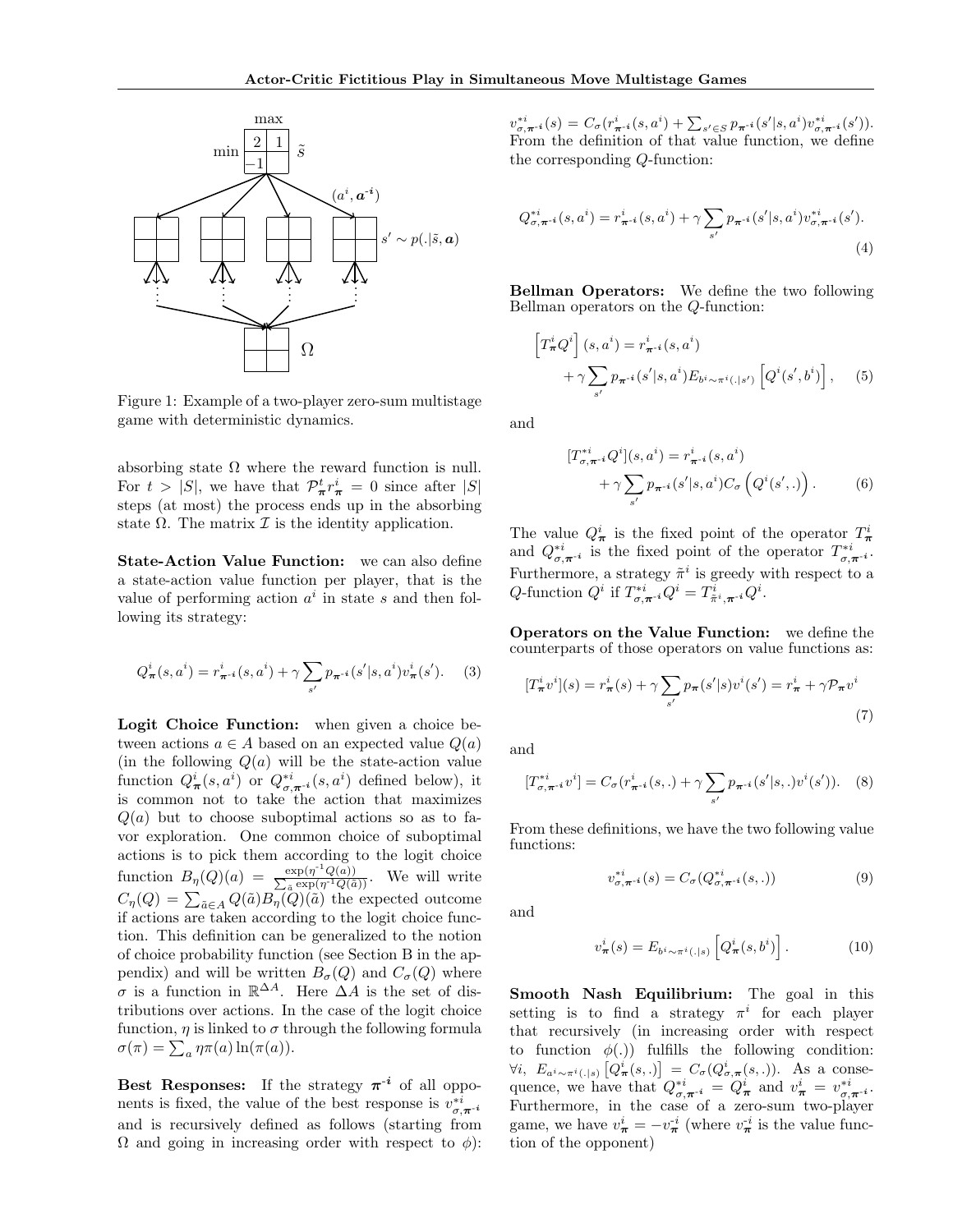#### 4 Actor-Critic Fictitious Play

We present here our first contribution: the actor-critic fictitious play algorithm for MGs. This is an on-line and decentralized process. At each time-step  $n$ , all players are in state  $s_n$ , players choose independently an action  $a_n^i$  according to their current strategy  $\pi_n^i(.|s_n)$ and observe independently one from another a reward signal  $r_n^i = r^i(s_n, \mathbf{a}_n)$ . The process is decentralized, meaning players do not observe others' actions nor their rewards. Then, the game moves to the following state  $s_{n+1}$ . If the process reaches the absorbing state  $\Omega$ , we simply restart from the beginning  $(\tilde{s})$ .

Algorithm 1 On-line Actor Critic Fictitious Play **Input:** An initial strategy  $\pi_0^i$  and an initial value  $v_0^i = 0$ . Two learning rates  $\{\alpha_n\}_{n \geq 0}$ ,  $\{\beta_n\}_{n \geq 0}$ satisfying assumption **A 3** and an initial state  $s_0 =$  $\tilde{s}$ . for  $n=1,2,...$  do Agent *i* draws action  $a_n^i \sim \pi^i(.|s_n)$ . Agent *i* observes reward  $r_n^i = r^i(s_n, \mathbf{a}_n)$ . Every player observes the next state  $s_{n+1} \sim$  $p(.|s_n, a_n).$ actor step  $\pi_{n+1}^i(s_n,.) = (1 - \beta_n)\pi_n^i(s_n,.) + \beta_n B_{\sigma}(Q_n^i(s_n,.))$ critic step Either an off-policy control step:  $Q_{n+1}^i(s_n,a_r^i$  $\binom{i}{n}$  =  $(1 - \alpha_n) Q_n^i(s_n, a_n^i) +$  $\alpha_n\left(r_n^i+C_\sigma\left(Q_n^i(s_{n+1},.)\right)\right)$ Or a policy evaluation step:  $Q_{n+1}^i(s_n,a_r^i$  $\binom{i}{n}$  =  $(1 - \alpha_n) Q_n^i(s_n, a_n^i) +$  $\alpha_n\left(r_n^i+E_{b\sim\pi_n^i(.|s_{n+1})}\left(Q_n^i(s_{n+1},b)\right)\right)$ if  $s_{n+1} = \Omega$  then  $s_{n+1} = \tilde{s}.$ end if end for **Return** The joint strategy  $\pi$  and values  $v^i$  for all i.

The learning algorithm performs two updates. First, it updates the players' strategy (actors' update). The strategy  $\pi_{n+1}^i$  is a mixture between the current strategy $\pi^i_n$  and either a local best response  $B_\sigma(Q^i_{\boldsymbol{\pi}_n}(s_n,.))$ or a global best response  $B_{\sigma}(Q_{\sigma,\pi_n^{-i}}^{*i}(s_n,.))$ . The actors' update is performed according to a slow timescale  $\beta_n$ . Second, it performs the critics' update which evaluates the current strategy. It happens on a fast timescale  $\alpha_n$ on which we can consider that the strategy of every player is stationary. If at the actors' step we want to act according to a local best response dynamics, the critic step will perform a policy evaluation step. If we want to perform a global best response dynamics, the critic will perform an off-policy evaluation step. Thus, at the slow timescale, the Q-function  $Q_n^i$  has almost

converged to  $Q^{*i}_{\sigma,\pi^{*i}_{n}}$  or to  $Q^{i}_{\pi_{n}}$ . Therefore, we obtain canonically two algorithms.

In the next section, as a second contribution, we introduce the two dynamical processes corresponding to these algorithms and we prove that they possess desirable properties (i.e. rationality and convergence in self play for zero-sum two-player and cooperative games). The proofs rely non trivial techniques to propagate the Lyapunov stability property of the Fictitious play process of these ODE on the tree structure of the multistage games. Then in Sec. 6, as a third contribution, we show formally that these two algorithms (Algo.1) are stochastic approximations of those dynamical processes. This is again non-trivial as we need to prove the convergence of a two-time scale discrete scheme depending on a Markov chain.

#### 5 Fictitious play in Markov Games

In this section, we propose novel definitions for two perturbed best response dynamics in the case of MGs. These dynamics are defined as a set of Ordinary Differential Equations (ODE) that generalizes the continuous time Fictitious play process to MSGs [17]. Then, we prove the convergence of these processes in multistage games. To do so, we build on the work of [17] on the stability of the Fictitious play process in normal form games. By induction on the tree structure of multistage games, we prove that our processes have stable attractors in zero-sum two-player and in cooperative multistage games. Later in Sec. 6, we will prove that our actor-critic algorithms track the solutions of that ODE and thus are guaranteed to converge in both settings. The first one considers a local best response dynamics:

$$
\dot{\pi}_t^i(.|s) = d_{\pi_t}(s)[B_{\sigma}(Q_{\pi_t}^i(s,.)) - \pi_t^i(.|s)] \tag{11}
$$

The second process considers a global best response:

$$
\dot{\pi}_t^i(.|s) = d_{\boldsymbol{\pi}_t}(s)[B_{\sigma}(Q_{\sigma,\boldsymbol{\pi}_t^i}^{*i}(s,.)) - \pi_t^i(.|s)] \qquad (12)
$$

Two properties are usually desirable for such a stochastic process which are rationality and convergence in self-play [8]. Rationality implies that if other players converge to a stationary strategy, the learning algorithm will converge to a best response strategy. The convergence property received many definitions in the MARL literature and usually ensures convergence of the algorithm against a class of other algorithms or, as studied here, the convergence in self-play.

Rationality: For the rest of this paragraph, let us study a fixed player i. First, if we consider the case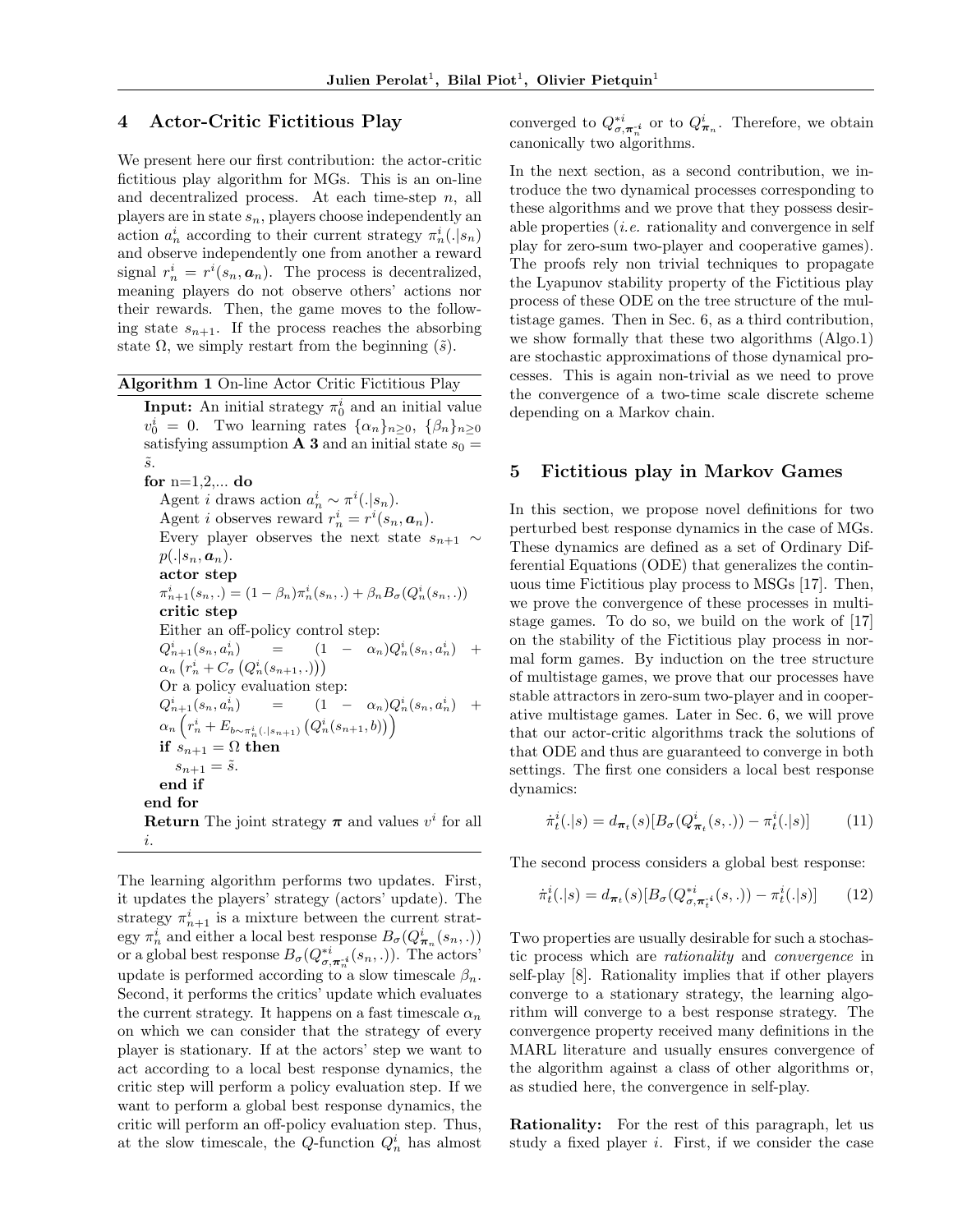where other players are stationary  $(i.e. \pi_t^{-i} = \pi^{-i})$ , the strategy of player *i* will converge to  $B_{\sigma}(Q_{\sigma,\pi^{-i}}^{*i}(s,.))$  for the second process Eq. (12) (since  $B_{\sigma}(Q_{\sigma,\pi^{-i}}^{*i}(s,.))$ does not depend on  $\pi_t^i$  the solution of the second process converges exponentially toward the best response strategy). For the first process, let us show that if the strategy  $\pi^{i}$  follows the dynamics described by (11), it converges to a best response strategy. The proof of this property requires the following two technical lemmas.

 $(T, \delta)$ -perturbation: Let us consider the following ODE where  $h(.) : \mathbb{R}^n \to \mathbb{R}^n$  is a Lipschitz continuous function:  $\dot{z}(t) = h(z(t))$  (13)

We consider the case where ODE (13) has an asymptotically stable attractor set J. A bounded measurable function  $y(.) : \mathbb{R}^+ \to \mathbb{R}^N$  is a  $(T, \delta)$ -perturbation of (13)  $(T, \delta > 0)$  if there exist  $0 = T_0 < T_1 <$  $T_2 < \cdots < T_n$  with  $T_{i+1} - T_i \geq T$  and solutions  $z^{j}(t), t \in [T_{j}, T_{j+1}]$  of (13) for all  $j \geq 0$  such that sup  $||z^{j}(t) - y(t)|| < \delta$ . The following technical  $t \in [T_j, T_{j+1}]$ 

lemma can be proved [6].

**Lemma 1.** Given  $\epsilon, T > 0$ , there exists a  $\delta > 0$  such that for  $\delta \in (0, \bar{\delta})$ , every  $(T, \delta)$ -perturbation of Eq. (13) converges to  $J^{\epsilon}$  (def: the  $\epsilon$ -neighborhood of J).

The next lemma is used all over this section. It proves that if, instead of following a given process  $\dot{x}(t) = f(x(t))$ , one follows a perturbed version of that process  $\dot{y}(t) = f_t(y(t))$  one converges to the set of stable equilibria of the unperturbed process if  $f_t(.)$ converges toward  $f(.)$ .

**Lemma 2.** Let's study the two following ODE  $\dot{x}(t) =$  $f(x(t))$  and  $\dot{y}(t) = f_t(y(t))$  and let's assume that  $\limsup ||f(.) - f_t(.)|| \rightarrow 0$  uniformly. Furthermore, let's assume that f is Lipschitz continuous. Then, any bounded solution of  $\dot{y}(t) = f_t(y(t))$  converges to the set of attractors of  $\dot{x}(t) = f(x(t)).$ 

Proof. The full proof of this lemma is left in appendix C.  $\Box$ 

Now, we show that if player  $i$  follows the direction given by the local best response dynamics Eq. (11), it converges to a best response to  $\pi^{-i}$ .

**Proposition 1.** In any game, if the strategy  $\pi^{-i}$  of the opponents is fixed, the process (11) converges to a best response.

Proof. The proof of this proposition is left in appendix G  $\Box$ 

Now, let's consider the case where the strategy of other players  $\pi_t^{-i}$  converges to a stationary strategy  $\pi^{-i}$ . In

that case, one can show that, for a fixed  $i$ , the solutions of ODE (11) and (12) are the same as if  $\pi_t^{-i}$  was fixed.

**Proposition 2.** If  $\pi_t^{-i} \to \pi^{-i}$ , then the solutions of  $ODE (11)$  and  $(12)$  are the same as the one of:

$$
\dot{\pi}_t^i(.|s) = d_{\pi_t^i, \pi^{-i}}(s) [B_{\sigma}(Q^i_{\pi_t^i, \pi^{-i}}(s,.)) - \pi_t^i(.|s)]
$$

and

$$
\dot{\pi}_t^i(.|s) = d_{\pi_t^i, \boldsymbol{\pi}^{-i}}(s)[B_{\sigma}(Q_{\sigma, \boldsymbol{\pi}^{-i}}^{*i}(s,.)) - \pi_t^i(.|s)]
$$

Proof. The proof of this proposition is left in appendix H П

Thus, if all other players converge to a stationary strategy, the strategy of player  $i$  converges to a best response to  $\pi^{-i}$ .

Convergence in Multistage Games: Concerning the convergence in self-play of those two fictitious play processes (ODE (11) and (12)), one must first be aware that they will not converge in all multistage games. Even in normal form games, the fictitious play process is known to be unstable in some cases. For example, the fictitious play process is known to oscillate in some two-player games [30]. More surprisingly, [15] proved in the case of normal form games that there exists no uncoupled dynamics which guarantees Nash convergence. In their paper, they consider dynamics for each player which only depends on its own reward and possibly on the strategy of all players. They present an example in which this class of dynamical systems has no stable equilibrium. We were able to prove the convergence of our process in the case of zero-sum twoplayer and cooperative multistage games.

Proposition 3. In a zero-sum two player multistage game, the process (11) and the process (12) converge to a smooth Nash equilibrium  $\pi$ .

Proof. The proof of this proposition is left in appendix I  $\Box$ 

Remark 1. Proposition 3 can be adapted to study the cooperative case (i.e. when players receive the same reward  $\forall i, j \; r^i(s, a) = r^j(s, a)$ . The proof in the cooperative case also works by induction. The corresponding proposition and proof can be found in the appendix E.

# 6 Stochastic Approximation with Two-Timescale

In this section, we provide a novel stochastic approximation theorem taking advantage of two independent techniques. First, we use two timescales because the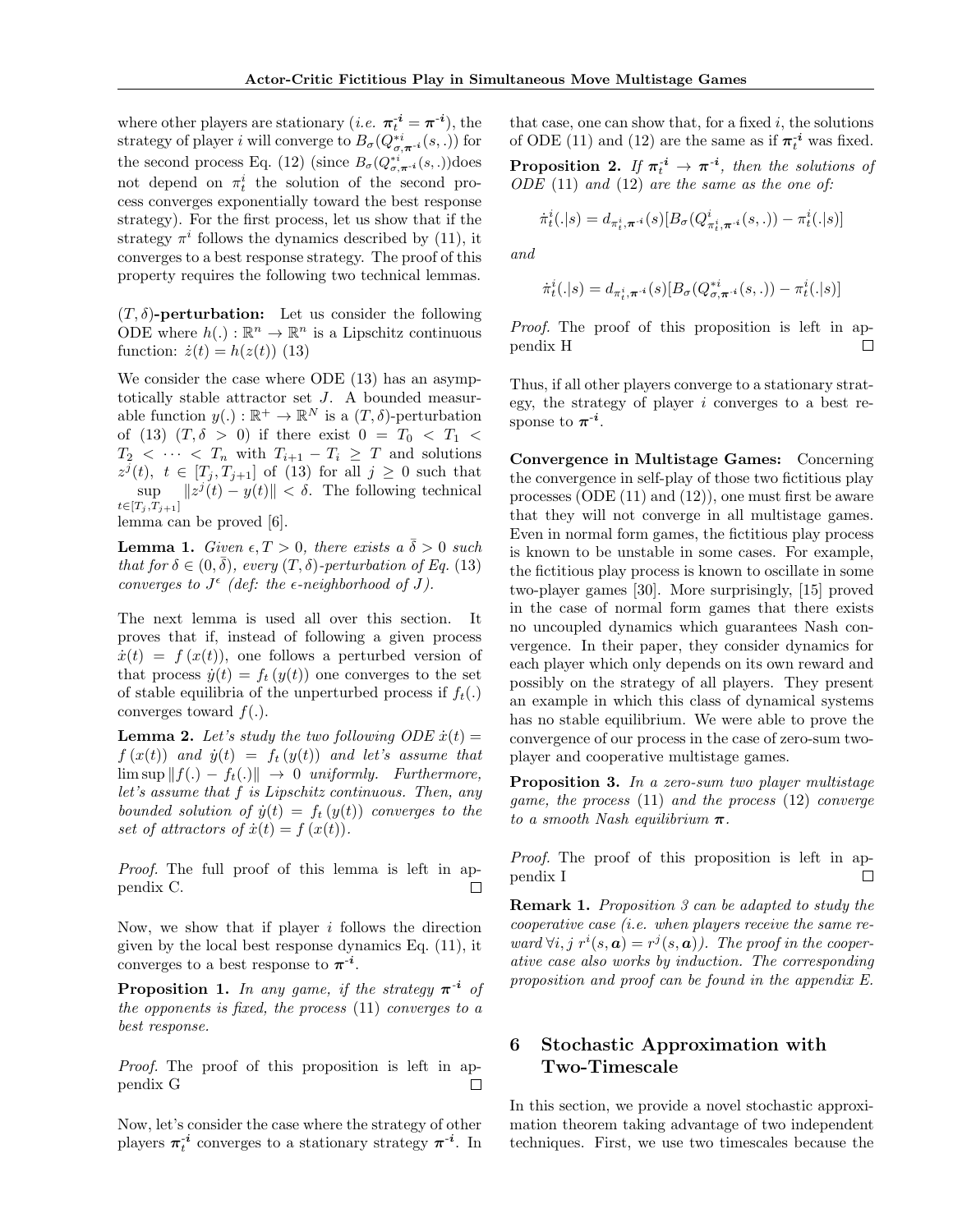process we are studying (defined on the strategy of each player called the *actor*) has a complex dependency on the strategy of all players through the Qfunction (the critic). In an on-line setting, one can't have access to the Q-function of a given strategy (either  $Q^i_{\boldsymbol{\pi}}$  or  $Q^{*i}_{\sigma,\boldsymbol{\pi}^{-i}}$ ) as it is an asymptotic solution of the critic process. Thus formally, we look for an asymptotically stable solution of  $\dot{y}(t) = g(\mu(y(t)), y(t))$  (actors' update) where  $\mu(y)$  is the stable solution of another process  $\dot{x}(t) = f(x(t), y)$ (critics' update). In our case  $\mu(y)$  is either  $Q^i_{\boldsymbol{\pi}}$  or  $Q^{*i}_{\boldsymbol{\sigma}, \boldsymbol{\pi}^{-i}}$ , y is the strategy and  $x$  the action-value function. Instead of waiting until the subroutine converges (the critic part) to iterate over the main routine (the actor part), [6] gives an elegant solution to that class of problems by using two timescales to update simultaneously  $x_n$  and  $y_n$ . The process  $x_n$  will be updated according to a "fast" timescale  $\alpha_n$ . On that timescale,  $y_n$  behaves as if it was stationary and thus,  $x_n$  is an estimate of  $\mu(y_n)$ (i.e.  $\|\mu(y_n) - x_n\| \to 0$ ). The process  $y_n$  will move on a "slower" timescale  $\beta_n$ . On that slower timescale, one can treat the process  $x_n$  as  $\mu(y_n)$  and thus,  $y_n$  will converge to a stable solution of  $\dot{y}(t) = g(\mu(y(t)), y(t)).$ 

Second we use an averaging technique. Our process is on-line and follows a Markovian dynamics of stationary distribution  $d_{\pi_t}$  controlled by the policy  $\pi_n$ . All policies and Q-functions are only updated on state  $s_n$ . Thus, the two processes  $x_n$  and  $y_n$  also depend on a Markov process  $Z_n$  controlled by  $y_n$ . Again, [3] shows that, in the case of a simple timescale, the process  $y_{n+1} = y_n + \alpha_n f(y_n, Z_n)$  tracks the solution of  $\dot{y}(t) = \bar{f}(y(t), d_{y(t)})$  where  $\bar{f}(y(t), d_{y(t)})$  is the average of f over the stationary distribution of  $Z_n$  (the distribution  $d_y$ ). Formally,  $\bar{f}(y, d_y) = \sum_{z \in \mathcal{Z}} f(y, z) d_y(z)$ . In a nutshell, we generalize that result on stochastic approximation with a controlled Markov noise to two timescale stochastic approximation. In our case, we need to study the following recursion:

$$
x_{n+1} = x_n + \alpha_n f(x_n, y_n, Z_n), \tag{14}
$$

$$
y_{n+1} = y_n + \beta_n g(x_n, y_n, Z_n), \tag{15}
$$

Where:

A 1. Functions f and g are jointly continuous in their arguments and Lipschitz in their two first arguments uniformly with respect to the third.

**A 2.** The controlled Markov process  $Z_n$  takes its value in a discrete space  $\mathcal Z$  controlled by variable  $y_n$ . The variable  $Z_{n+1}$  follows the kernel  $p(.|Z_n, y_n)$  which is uniformly continuous in  $y_n$ . Furthermore, let us suppose that if  $y_n = y$ , the Markov chain  $Z_n$  has a unique invariant distribution  $d_u(.)$ .

We note  $\bar{f}(x, y, d_y) = \sum_{z \in \mathcal{Z}} f(x, y, z) d_y(z)$  the function f averaged over the stationary distribution of the Markov chain defined in the previous assumption. Similarly,  $\bar{g}(x, y, d_y) = \sum_{z \in \mathcal{Z}} g(x, y, z) d_y(z)$ .

**A** 3. The sequences  $\{\alpha_n\}_{n\geq 0}$  and  $\{\beta_n\}_{n\geq 0}$  are two positives decreasing step-size sequences satisfying:  $\sum$  $\sum_{n\geq 0} \alpha_n = \sum_{n\geq 0}$  $\sum_{n\geq 0}\beta_n=\infty,~\sum_{n\geq 0}$  $n\geq 0$  $\alpha_n^2 < \infty$ ,  $\sum$  $n\geq 0$  $\beta_n^2 < \infty$  and  $\beta_n = o(\alpha_n)$ 

**A** 4. We need  $\sup_{n} ||x_n|| < \infty$  and  $\sup_{n} ||y_n|| < \infty$ 

A 5. For any constant y, the ODE:  $\dot{x}(t)$  =  $f(x(t), y, d<sub>u</sub>)$ , has a globally asymptotically stable equilibrium  $\mu(y)$ . That stable equilibrium  $\mu(.)$  is a Lipschitz continuous function.

**A** 6. The ODE  $\dot{y}(t) = \bar{g}(\mu(y(t)), y(t), d_{y(t)})$  has a  $g$ lobally asymptotically stable equilibrium  $y^*$ 

**Theorem 1.**  $(x_n, y_n) \rightarrow (\mu(y^*), y^*)$  almost surely.

Analysis of Actor-Critic Fictitious Play: The analysis of our two algorithms is a direct application of the previous theorem and is left in appendix (App. J). In a nutshell, the critic  $Q_n$  is updated on a fast timescale (i.e.  $x_n$ ) and we will prove that it's recursion satisfy assumption A 1, A 2, A 3, A 4, and A 5. The actor  $\pi_n$  is updated on a slow timescale (i.e.  $y_n$ ) and satisfy assumption A 1, A 2, A 3, A 4, and A 6. Thanks to the use of choice probability function, assumption A 1 is satisfied on the slow timescale since a choice probability function is lipschitz with respect to the Q-function.

#### 7 Experiment on Alesia

Alesia [26], which resembles the Oshi-Zumo game in [10, 7] (meaning "the pushing sumo"), is a twoplayer board game where each player starts with N coins. They are positioned in the middle of a board with  $2K+1$  different positions (see Figure 2). At each round, each player chooses secretly a certain amount of coins to bid (let's say  $(a^0, a^1)$ ). If the player's budget is not null, s/he has to bet at least one coin. If player 0's bid is larger (respectively smaller) than the one of player 1, player 0 (respectively player 1) moves toward his side of the board. If the bids are equal, then players will stay on their current position. This process continues until players have no coins left or until one player reaches one side of the board. The final position determines the winner. The game ends with a draw if no one succeeded to reach his side of the board. If player 1 (respectively player zero) reaches his side of the board, the reward is  $(-1, 1)$  (respectively  $(1, -1)$ ).

This game is challenging in many aspects. First, rewards are sparse and are received at the end of the game. Furthermore, strategies need to be stochastic [10, 7]. The performance criterion used to compare algorithms is the difference of the value of the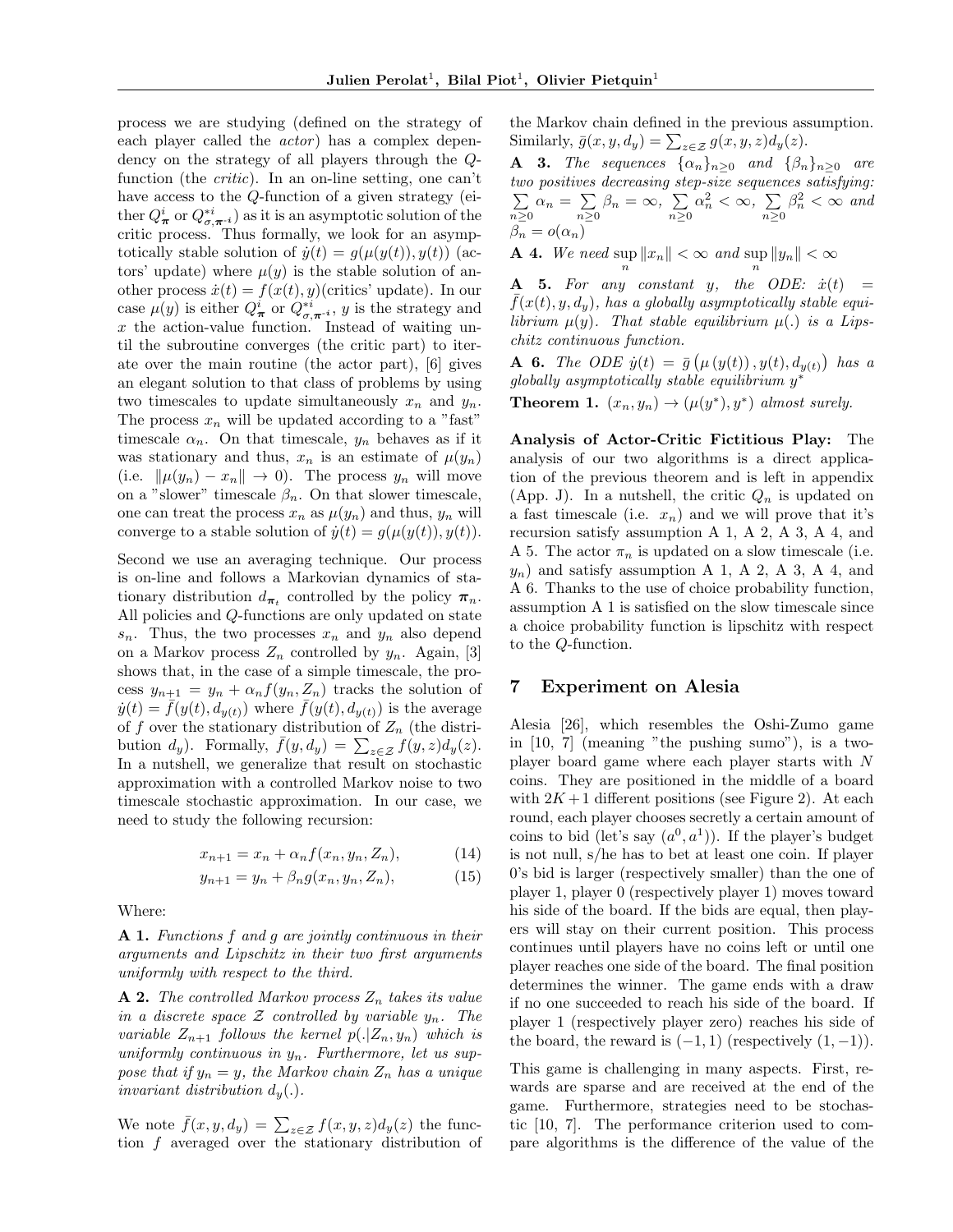

Figure 2: Alesia rules for  $K = 2$ .



Figure 3: Performance of the strategy  $\pi^{i}$  (*y*-axis) along iterations  $(x\text{-axis})$ .



Figure 4: Performance of the strategy  $\pi^{i}$  (*y*-axis) along iterations  $(x\text{-axis})$ .

joint strategy  $v^i_{\pi}(\tilde{s})$  and the value of the best response  $v^i_{0,\pi^{-i}}(\tilde{s})$  without any perturbation  $\sigma$  (*i.e.*  $\sigma = 0$ )

We ran experiments for a game with learning rates of the form  $\alpha_n = \frac{\alpha_0 a_\alpha}{a_\alpha + n^{b_\alpha}}$  and  $\beta_n = \frac{\beta_0 a_\beta}{a_\beta + n^b}$  $\frac{\rho_0 a_\beta}{a_\beta + n^{b_\beta}}$ . We used a logit choice function with  $\eta$  decaying with the number of iterations  $\eta_n = \frac{\eta_0 a_n^2}{a_n + r}$  $rac{\eta_0 a_\eta}{a_\eta + n}$ . The two step-sizes  $\alpha_n$ and  $\beta_n$  were chosen to satisfy the conditions of Theorem 1. The experiments were ran with an initial budget of  $N = 10$  and a board of size  $K = 3$ . The step-size parameters were  $(\alpha_0, a_\alpha, b_\alpha) = (0.1, 10^4, 0.8),$ 

 $(\beta_0, a_\beta, b_\beta) = (0.01, 10^4, 1.0)$  and  $(\eta_0, a_\eta) = (0.1, 10^6)$ . The results are displayed in figure 3 and shows that both algorithms learn a strategy that tend to be closer to its own best response over learning (meaning that both algorithms learn a Nash equilibrium). An empirical finding is that ACFP with a control critic converges faster than the one with a policy evaluation critic on that game.

Function approximation: We also ran these experiments with function approximations both on the strategy and on the Q-function. The main issue in Alesia is that the number of actions available to each player depends on the remaining budget of the player. For each player, we aggregated states for which the budget of the player is fixed. The aggregated states are consecutive states with respect to the budget of the other players'. The results reported in Figure 4 show that our method is robust to this form of function approximation. We ran experiment with an initial budget of  $N = 15$  on which the algorithm was able to learn a minimax strategy. The step-size parameters were  $(\alpha_0, a_\alpha, b_\alpha) = (0.1, 10^5, 0.9), (\beta_0, a_\beta, b_\beta) =$  $(0.01, 10^5, 1.0)$  and  $(\eta_0, a_\eta) = (0.05, 10^8)$ .

### 8 Conclusion

To summarize, we defined two novel algorithms. These algorithms are on-line and decentralized procedures that provably converge in two classes of multistage games: zero-sum two-player and cooperative games. Compared to previous family of methods [8, 25], these algorithms can be applied to a larger number of settings without heuristics. This paper opens several interesting research avenues. The first is the study of the stability of the two dynamical processes in MGs. The proof given for multistage games propagates the convergence property from the end of the game to the initial state. Since MGs have a graph structure, this technique can't be applied. Thus, other stability arguments must be found to ensure convergence. The main contributions of this paper were algorithmic and theoretical but we also proposed an empirical evaluation that provides good evidence that our methods are applicable to real problems and could scale up thanks to function approximation. Whilst there is a wide literature dealing with the off-policy evaluation part or the off-policy control [32], the update of the strategy using general function approximation remains challenging. The main issue is that the strategy space should support convex combination with a best response. Boosting methods such as in [29] could offer a solution. The convex combination of the strategy and the best response could also be done thanks to a classification neural network.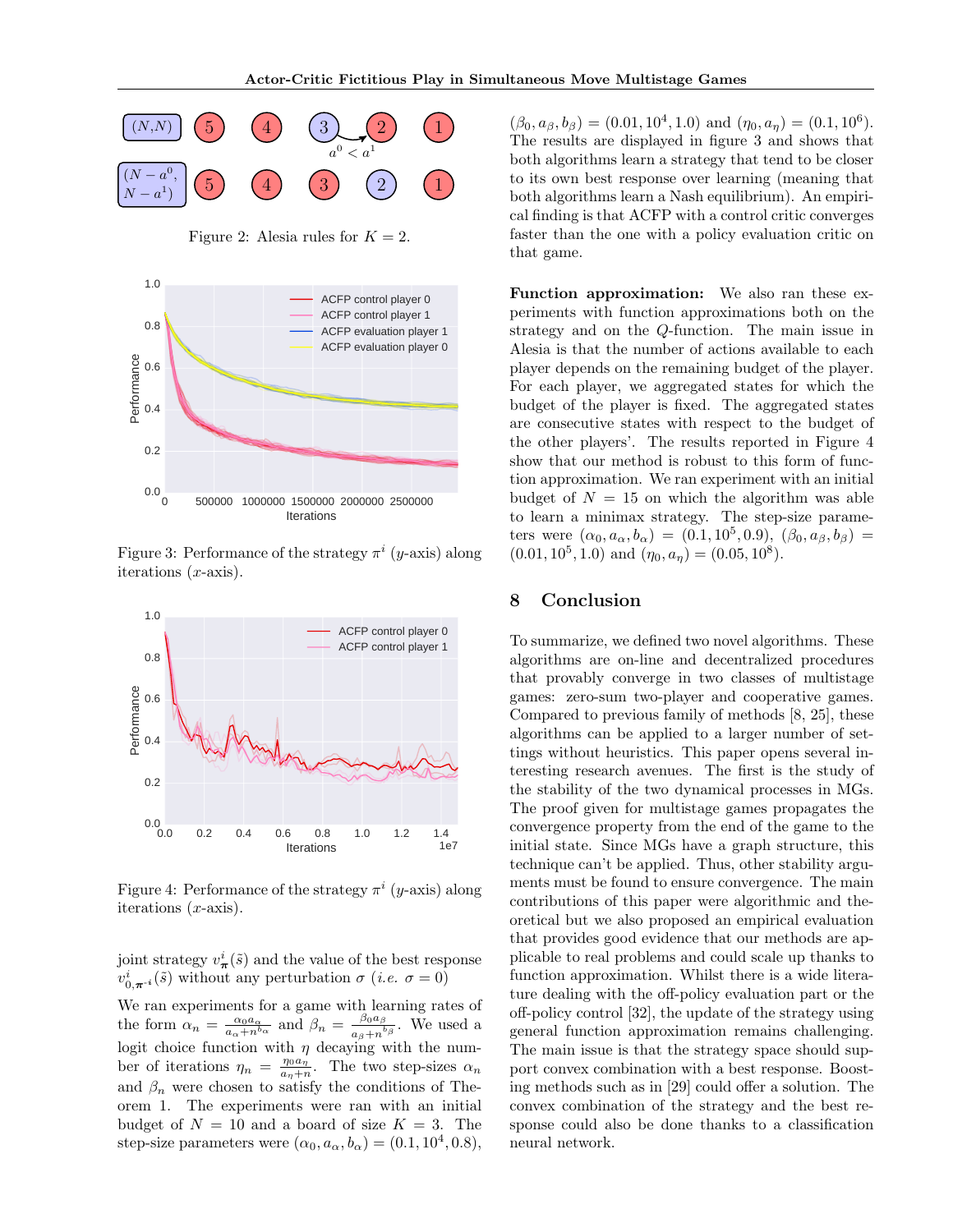#### Acknowledgments

We wish to thank Marc Lanctot for the helpful conversations, his comments definitely helped us improving the final version of the paper. This work has received partial funding from CPER Nord-Pas de Calais/FEDER DATA Advanced data science and technologies 2015-2020 and the European Commission H2020 framework program under the research Grant number 687831 (BabyRobot).

#### References

- [1] N. Akchurina. Multiagent Reinforcement Learning: Algorithm Converging to Nash Equilibrium in General-Sum Discounted Stochastic Games. In Proc. of AAMAS, 2009.
- [2] B. Banerjee and J. Peng. Adaptive policy gradient in multiagent learning. In Proc. AAMAS. ACM, 2003.
- [3] Vivek S Borkar. Stochastic approximation with controlled markovnoise. Systems  $\mathcal C$  control letters, 2006.
- [4] Vivek S. Borkar. Stochastic Approximation: A Dynamical Systems Viewpoint. Cambridge University Press, 2009.
- [5] V.S. Borkar. Stochastic Approximation with Two Time Scales. Systems & Control Letters, 29(5):291–294, 1997.
- [6] V.S. Borkar. Stochastic approximation with two time scales. Systems  $\mathcal C$  Control Letters, 1997.
- $[7]$  B. Bošanský, V. Lisý, M. Lanctot, J. Čermák, and M.H.M. Winands. Algorithms for computing strategies in two-player simultaneous move games. Artificial Intelligence,  $237:1 - 40$ ,  $2016$ .
- [8] M. Bowling and M. Veloso. Rational and Convergent Learning in Stochastic Games. In Proc. of IJCAI, 2001.
- [9] Sbastien Bubeck and Nicol Cesa-Bianchi. Regret analysis of stochastic and nonstochastic multiarmed bandit problems. Foundations and Trends in Machine Learning, 5(1):1–122, 2012.
- [10] M. Buro. Solving the Oshi-Zumo Game, pages 361–366. Springer US, 2004.
- [11] L. Busoniu, R. Babuska, and B. De Schutter. A Comprehensive Survey of Multiagent Reinforcement Learning. IEEE Transactions on Systems, Man, and Cybernetics, Part C: Applications and Reviews, 2008.
- [12] Nicolo Cesa-Bianchi and Gabor Lugosi. Prediction, Learning, and Games. Cambridge University Press, New York, NY, USA, 2006.
- [13] Jakob N. Foerster, Yannis M. Assael, Nando de Freitas, and Shimon Whiteson. Learning to communicate with deep multi-agent reinforcement learning. In Proc. of NIPS, 2016.
- [14] A. Greenwald, K. Hall, and R. Serrano. Correlated Q-learning. In Proc. of ICML, 2003.
- [15] S. Hart and A. Mas-Colell. Uncoupled dynamics do not lead to nash equilibrium. The American Economic Review, 2003.
- [16] J. Heinrich, M. Lanctot, and D. Silver. Fictitious self-play in extensive-form games. In Proc. of ICML, 2015.
- [17] J. Hofbauer and W.H. Sandholm. On the global convergence of stochastic fictitious play. Econometrica, 70(6):2265–2294, 2002.
- [18] J. Hu and M. P. Wellman. Nash Q-Learning for General-Sum Stochastic Games. Journal of Machine Learning Research, 4:1039–1069, 2003.
- [19] Vojtěch Kovařík and Viliam Lisy. Analysis of hannan consistent selection for monte carlo tree search in simultaneous move games. arXiv preprint  $arXiv:1509.00149, 2015.$
- [20] Marc Lanctot, Kevin Waugh, Martin Zinkevich, and Michael Bowling. Monte carlo sampling for regret minimization in extensive games. In Proc. of NIPS, 2009.
- [21] Marc Lanctot, Vinicius Zambaldi, Audrunas Gruslys, Angeliki Lazaridou, karl Tuyls, Julien Perolat, David Silver, and Thore Graepel. A unified game-theoretic approach to multiagent reinforcement learning. In Proc. of NIPS, 2017.
- [22] Guillaume J. Laurent, Laëtitia Matignon, and N. Le Fort-Piat. The world of independent learners is not Markovian. Int. J. Know.-Based Intell. Eng. Syst., pages 55–64, 2011.
- [23] D.S. Leslie and E.J. Collins. Generalised weakened fictitious play. Games and Economic Behavior, 56(2):285–298, 2006.
- [24] Viliam Lisy, Vojta Kovarik, Marc Lanctot, and Branislav Bosansky. Convergence of monte carlo tree search in simultaneous move games. In Proc. of NIPS, 2013.
- [25] M. L. Littman. Markov Games as a Framework for Multi-Agent Reinforcement Learning. In Proc. of ICML, 1994.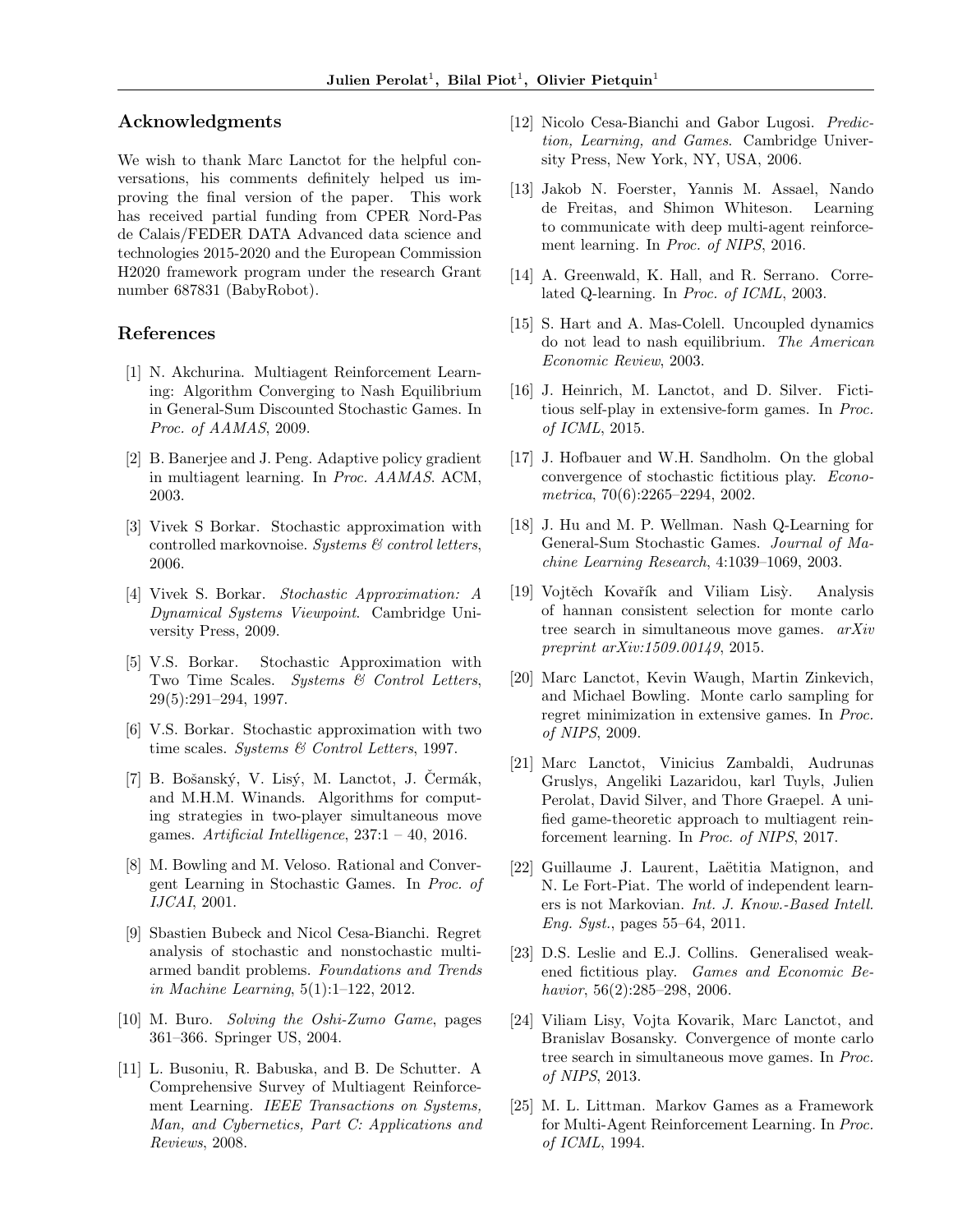- [26] J. Perolat, B. Scherrer, B. Piot, and O. Pietquin. Approximate Dynamic Programming for Two-Player Zero-Sum Markov Games. In Proc. of ICML, 2015.
- [27] HL Prasad, Prashanth LA, and Shalabh Bhatnagar. Two-Timescale Algorithms for Learning Nash Equilibria in General-Sum Stochastic Games. In Proc. of AAMAS, 2015.
- [28] J. Robinson. An iterative method of solving a game. Annals of mathematics, pages 296–301, 1951.
- [29] B. Scherrer and M. Geist. Local Policy Search in a Convex Space and Conservative Policy Iteration as Boosted Policy Search. In Proc. of ECML, 2014.
- [30] L.S. Shapley. Some topics in two-person games. Advances in game theory, 1964.
- [31] Y. Shoham, R. Powers, and T. Grenager. If multiagent learning is the answer, what is the question? Artificial Intelligence, 171(7):365 – 377, 2007.
- [32] C. J. C. H. Watkins and P. Dayan. Q-learning. Machine Learning, 8(3):279–292, 1992.
- [33] J. W. Weibull. Evolutionary game theory. MIT press, 1997.
- [34] Martin Zinkevich, Michael Johanson, Michael H Bowling, and Carmelo Piccione. Regret minimization in games with incomplete information. In Proc. of NIPS, 2007.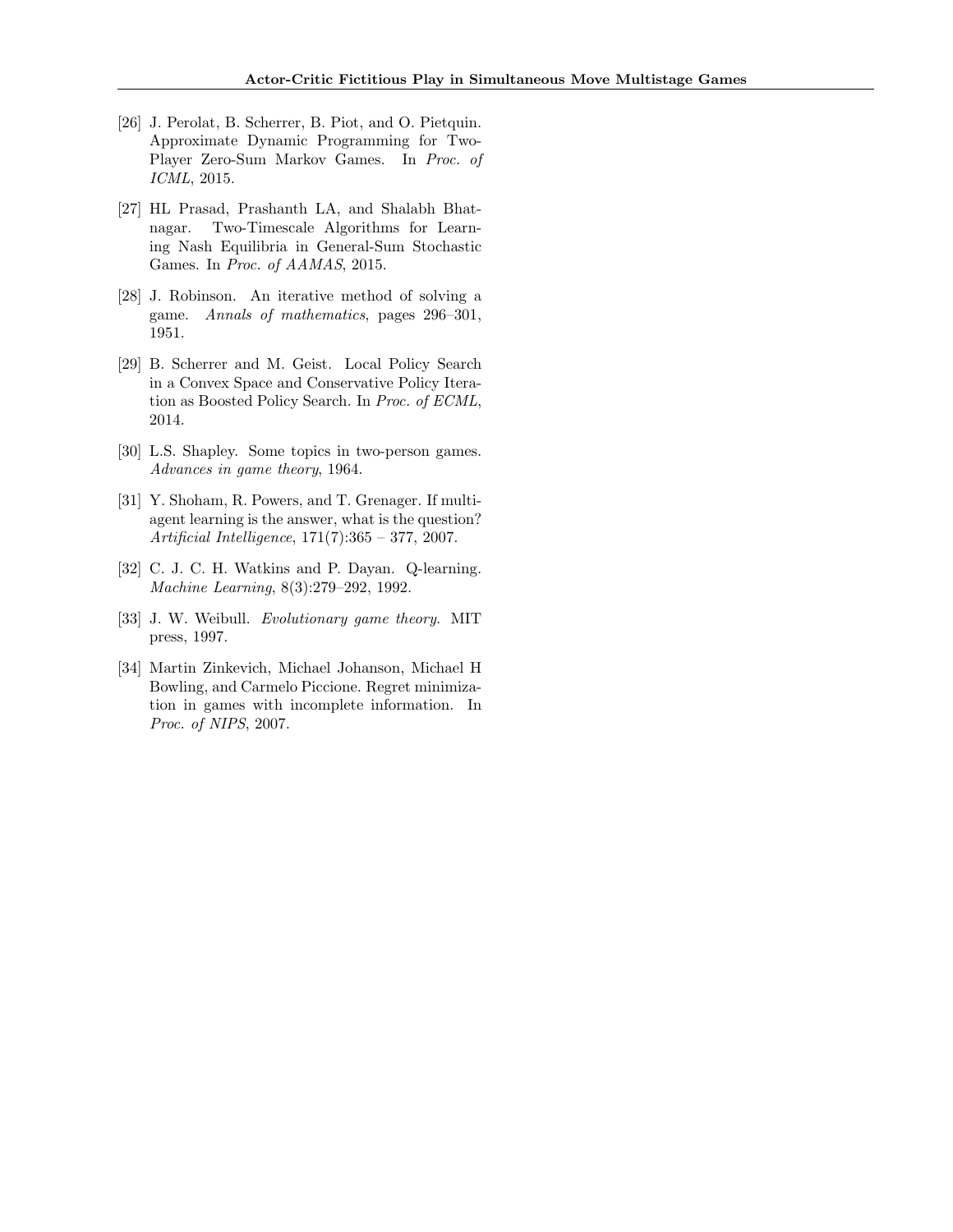#### A Multistage Game:

We consider games that can be modeled as trees (see Fig. 1). The state  $\tilde{s}$  is the root of the game tree and each state can be reached with some non-zero probability with at least a deterministic joint strategy. Furthermore, we enforce the fact that once a state is visited, it can never be visited again except state  $\Omega$ , the end of the game. Formally, a multistage game is an MG with an initial state  $\tilde{s} \in S$  and an absorbing state  $\Omega \in S$ . To enforce that a state can be only visited once, we define an ordering bijection  $\phi : S \to \{1, \ldots, |S|\}$  where  $|S|$  is the cardinal of  $S, \phi(\tilde{s}) = |S|, \phi(\Omega) = 1$  and such that  $\forall s, s' \in S \times S \setminus \{(\Omega, \Omega)\}, \phi(s) \leq \phi(s') \Rightarrow \forall \pi, \mathcal{P}_{\pi}(s'|s) = 0$ . Moreover the reward in state  $\Omega$  is null (meaning  $r(\Omega, .) = 0$ ) and no player has more than one action available in that absorbing state. Furthermore, for any state  $s \in S \setminus \{ \tilde{s}, \Omega \}$  there exists a deterministic strategy  $\pi$  and a time  $t \leq |S|$  such that  $\mathcal{P}_{\pi}^{t}(s|\tilde{s}) > 0$ . This condition means that every states can be reached from state  $\tilde{s}$  with at least a deterministic strategy.

#### B Generalized best response

In the previous section, we defined the logit choice function. One can generalize this notion with the concept of choice probability function (see [17]). Imagine a player is given a choice of an action  $a \in A$  based on the outcome  $Q(a)$ . Instead of choosing based on the outcome  $Q(a)$ , he also obtains an additive random payoff  $\epsilon_a$  and chooses with respect to  $Q(a) + \epsilon_a$ . The vector  $(\epsilon_a)_{a \in A}$  is a positive random variable taking it's value in  $\mathbb{R}^{|A|}$  and does not depend on  $Q(a)$ . These choice probability functions allow us to get smooth Bellman operators and ease the analysis of our algorithms. A choice probability function is defined as follows:  $B_{\sigma}(Q)(a)$ P(argmax<sub> $\tilde{a}\in A[Q(\tilde{a})+\epsilon_{\tilde{a}}]=a$ ). This definition is equivalent to the following one where  $\sigma(.)$  is a deterministic</sub> perturbation:  $B_{\sigma}(Q) = \arg \max_{\tilde{\pi} \in \Delta(A)} [E_{\tilde{a}} \sim \tilde{\pi}[Q(\tilde{a})] - \sigma(\tilde{\pi})].$  The function  $C_{\sigma}(Q)$  is the average value considering the choice probability function  $B_{\sigma}(Q)$ :  $C_{\sigma}(Q) = \sum_{\tilde{a} \in A} Q(\tilde{a}) B_{\sigma}(Q)(\tilde{a})$ . This perturbation is said admissible [17] if for all y,  $\nabla^2 \sigma(y)$  is positive definite on  $\mathbb{R}_0 = \{z \in \mathbb{R}^n : \sum_j z_j = 0\}$ , and if  $\|\nabla \sigma(y)\|$  goes to infinity as y approaches the boundary of  $\Delta A$ . For example,  $B_{\sigma}(Q)(a) = \frac{\exp(\eta^{-1}Q(a))}{\sum_{\tilde{a}} \exp(\eta^{-1}Q(\tilde{a}))}$  $\frac{\exp(\eta - Q(a))}{\frac{a}{\alpha}\exp(\eta^{-1}Q(\tilde{a}))}$  if the  $\sigma(.)$  perturbation is defined as  $\sigma(\pi) = \sum_a \eta \pi(a) \ln(\pi(a))$ . In that case, the noise  $\epsilon_{\tilde{a}}$  follows a Gumbel distribution. From now on, we consider that  $\sigma(.)$  is fixed.

# C Proof of Lemma 2

**Lemma 2:** Let's study the two following ODE  $\dot{x}(t) = f(x(t))$  and  $\dot{y}(t) = f_t(y(t))$  and let's assume that  $\limsup ||f(.) - f_t(.)|| \rightarrow 0$  uniformly. Furthermore, let's assume that f is Lipschitz continuous. Then, any solution of  $\dot{y}(t) = f_t(y(t))$  converges to the set of attractors of  $\dot{x}(t) = f(x(t))$ .

*Proof.* let us fix t such as for all  $T > 0$ ,  $||f(.) - f_{t+T}(.)|| \leq \epsilon$ . if  $x(t) = y(t)$ , then:

$$
x(t+T) - y(t+T) = \int_{t}^{t+T} [f(x(\tau)) - f(y(\tau))] d\tau + \int_{t}^{t+T} [f(y(\tau)) - f_{\tau}(y(\tau))] d\tau
$$
\n(16)

$$
||(x - y)(t + T)|| \leq \int_{t}^{t+T} ||f(x(\tau)) - f(y(\tau))|| d\tau + \int_{t}^{t+T} ||f(y(\tau)) - f_{\tau}(y(\tau))|| d\tau
$$
\n(17)

$$
\leq K \int_{t}^{t+T} \|(x-y)(\tau)\|d\tau + T\epsilon
$$
\n(18)

Let's write  $g(T) = ||(x - y)(t + T)||$ . We have  $g(T) \leq K \int_0^T$ 0  $g(\tau)d\tau+T\epsilon$ 

Let's write  $h(T) = T\epsilon + K \int_0^T$ 0  $g(\tau)d\tau + \frac{\epsilon}{K}$  and  $h'(T) = \epsilon + Kg(T) \leq \epsilon + K(h(T) - \frac{\epsilon}{K}) \leq Kh(T)$ 

With the differential form of the Grönwall lemma: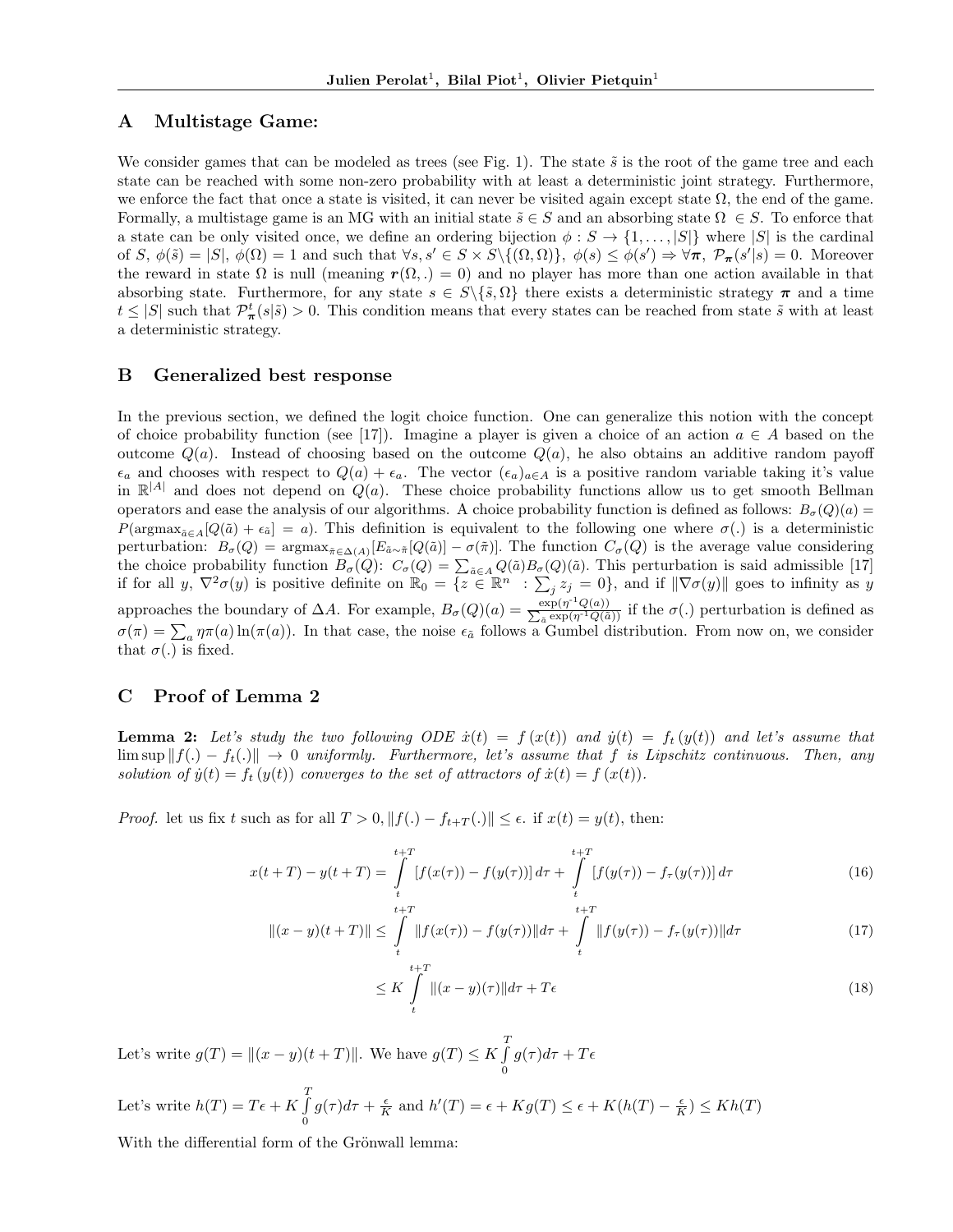$$
h(\delta) \le h(0) \exp(KT) = \frac{\epsilon}{K} \exp(KT)
$$

And we have  $||(x - y)(t + T)|| = g(T) \le \frac{\epsilon}{K} (\exp(KT) - 1)$ 

This inequality means that, given T, for all  $\delta$  we can choose  $t_0$  large enough such that any trajectory of  $\dot{y}(t)$  =  $f_{t_0+t}(y(t))$  is a  $(T, \delta)$ -perturbation of  $\dot{x}(t) = f(x(t))$ . Then, lemma 1 concludes the proof.  $\Box$ 

# D Proof of Theorem 1

$$
x_{n+1} = x_n + \alpha_n f(x_n, y_n, Z_n),
$$
\n(19)

$$
y_{n+1} = y_n + \beta_n g(x_n, y_n, Z_n),
$$
\n(20)

Where:

A 1. Functions f and g are jointly continuous in their arguments and Lipschitz in their two first arguments uniformly with respect to the third,

**A 2.** The controlled Markov process  $Z_n$  takes its value in a discrete space  $\mathcal Z$  controlled by variable  $y_n$ . The variable  $Z_{n+1}$  follows the transition kernel  $p(.|Z_n, y_n)$  which is uniformly continuous in  $y_n$ . Furthermore, let us suppose that if  $y_n = y$ , the Markov chain  $Z_n$  has a unique invariant distribution  $d_y(.)$ .

From now on, we define  $\bar{f}(x, y, dy) = \sum_{z \in \mathcal{Z}} f(x, y, z) d_y(z)$  which is the function f averaged over the stationary distribution of the Markov chain defined in the previous assumption. Similarly,  $\bar{g}(x, y, d_y) = \sum_{z \in \mathcal{Z}} g(x, y, z) d_y(z)$ .

**A 3.** The sequences  $\{\alpha_n\}_{n\geq 0}$  and  $\{\beta_n\}_{n\geq 0}$  are two positives decreasing step-size sequences satisfying:  $\sum_{n\geq 0} \alpha_n =$  $\nabla$  *Q*  $\beta_n = \infty$ ,  $\sum \alpha_n^2 < \infty$ ,  $\sum \beta_n^2 < \infty$  and  $\beta_n = o(\alpha_n)$ 

$$
\sum_{n\geq 0} \beta_n = \infty, \sum_{n\geq 0} \alpha_n^- < \infty, \sum_{n\geq 0} \beta_n^- < \infty \text{ and } \beta_n = o(\alpha_n)
$$

**A** 4. We need  $\sup_{n} ||x_n|| < \infty$  and  $\sup_{n} ||y_n|| < \infty$ 

A 5. For any constant y, the ODE:

$$
\frac{dx(t)}{dt} = \bar{f}(x(t), y, d_y),\tag{21}
$$

has a globally asymptotically stable equilibrium  $\mu(y)$ . That stable equilibrium  $\mu(.)$  is a Lipschitz continuous function.

A 6. The ODE:

$$
\frac{dy(t)}{dt} = \bar{g}\left(\mu\left(y(t)\right), y(t), d_{y(t)}\right) \tag{22}
$$

has a globally asymptotically stable equilibrium  $y^*$ 

**Theorem 1.**  $(x_n, y_n) \rightarrow (\mu(y^*), y^*)$  almost surely (a.s.).

Proof. First, rewrite Eq. (15) as:

$$
y_{n+1} = y_n + \alpha_n \left[ \frac{\beta_n}{\alpha_n} g(x_n, y_n, Z_n) \right].
$$

Since the function g is Lipschitz in the two first arguments (A 1), since  $\mathcal Z$  is discrete (A 2) and since  $x_n$  and  $y_n$  are bounded (A 4), then we have that  $\frac{\beta_n}{\alpha_n}g(x_n, y_n, Z_n) \to 0$  a.s.. Then from corollary  $8^1$  of chapter 6.3 of [4] (first presented in [3]) it follows that  $(x_n, y_n)$  converges to an internally chain transitive invariant set of the ODE  $\dot{y}(t) = 0$  and  $\dot{x}(t) = \bar{f}(x(t), y(t), d_{y(t)})$ . In other words,  $||x_n - \mu(y_n)|| \to 0$  a.s..

<sup>&</sup>lt;sup>1</sup>As written in chapter 2 [4] in all stochastic approximation scheme studied in the book (except those in chapter 9) can be added a noise  $\epsilon_n$  that converges to 0 a.s.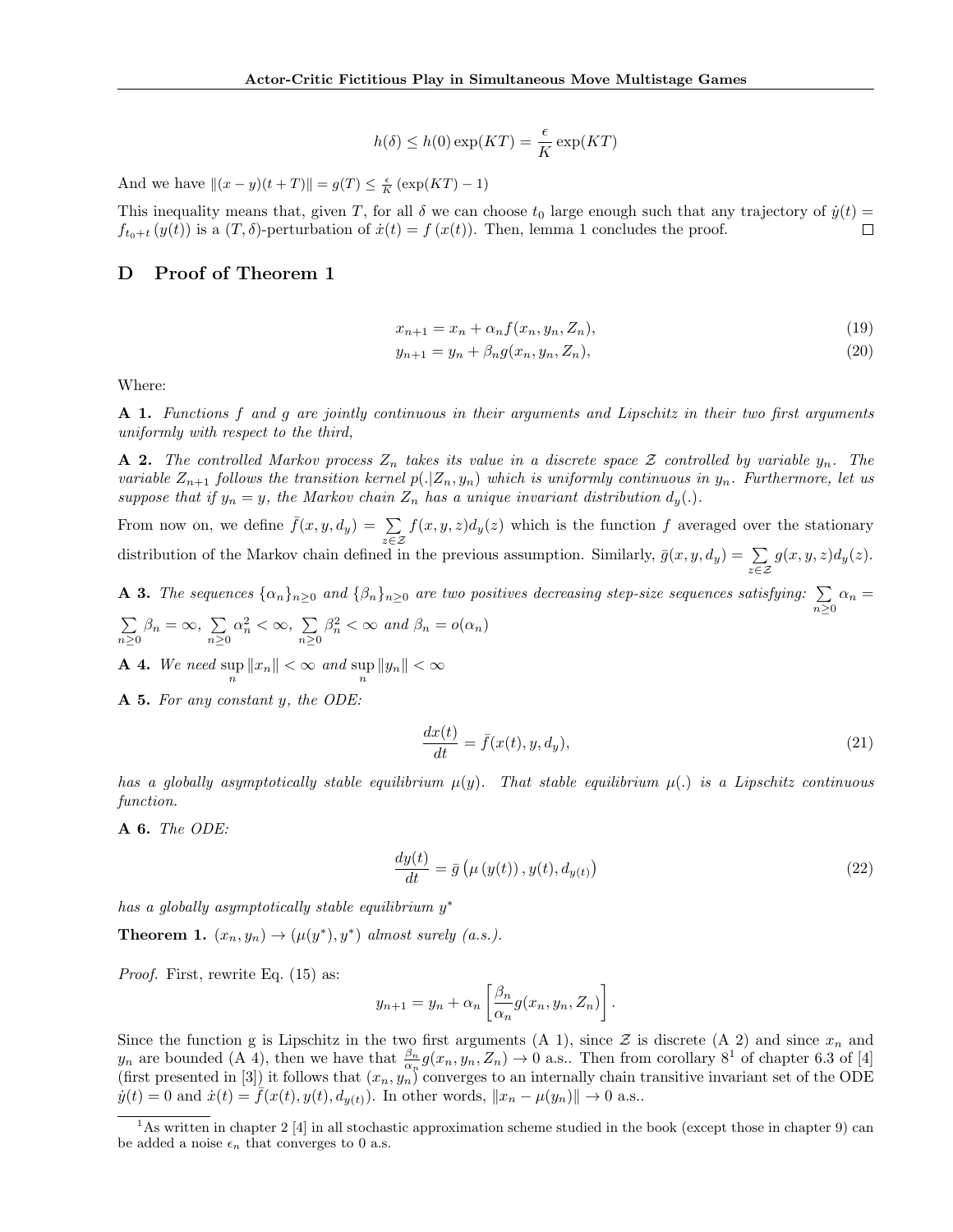Second, let's write (15) as:

$$
y_{n+1} = y_n + \alpha_n \big[ g(\mu(y_n), y_n, Z_n) + (g(x_n, y_n, Z_n) - g(\mu(y_n), y_n, Z_n)) \big]. \tag{23}
$$

Since  $g(.,.,.)$  is Lipschitz in the two first variables uniformly with respect to the third one, we have that  $||g(x_n, y_n, Z_n) - g(\mu(y_n), y_n, Z_n)|| \le K||x_n - \mu(y_n)||$  (for some K). Then Eq. (15) can be rewritten as:

$$
y_{n+1} = y_n + \alpha_n \left[ g(\mu(y_n), y_n, Z_n) + \epsilon_n \right],\tag{24}
$$

where  $\epsilon_n \to 0$  a.s.. Again, from corollary 8 of chapter 6.3 of [4], we have that  $y_n \to y^*$  and  $x_n \to \mu(y^*)$  $\Box$ 

#### E Convergence in Cooperative Multistage Games

In a cooperative game (as defined in [11]), the reward signal is as follows:  $\forall s, i, j \ r^i(s, a) = r^j(s, a)$ ). Thus we have the property that  $\forall s, i, j \ v_{\pi}^{i}(s) = v_{\pi}^{j}(s)$ 

Proposition 4. In a cooperative two player multistage game, the process (11) and the process (12) converge to a smooth Nash equilibrium  $\pi$ .

*Proof.* The proof of this result works again by induction on the set  $S_n = \{s \in S | \phi(s) \leq n\}$ . Let's suppose that for all states s in  $S_n$ , the process converges to a smooth Nash equilibrium. This means that for all states in  $s \in S_n$  and for all players i, the strategies  $\pi_t^i(.|s)$  converge to  $\pi^i(.|s)$  such as  $v^i_{\pi}(s) = v^{*i}_{\sigma,\pi^{-i}}(s)$ . We also have that  $\forall i, j \ v_{\boldsymbol{\pi}}^i(s) = v_{\boldsymbol{\pi}}^j(s).$ 

Let  $\hat{s}$  be the state such that  $\phi(\hat{s}) = n + 1$ . Then, we define:

$$
\begin{aligned} M^i(\hat{\boldsymbol{s}},\boldsymbol{a}^i,\boldsymbol{a}^{-i}) &= r^i(\hat{\boldsymbol{s}},\boldsymbol{a}^i,\boldsymbol{a}^{-i}) + \sum_{s' \in S} p(s'|\hat{\boldsymbol{s}},\boldsymbol{a}^i,\boldsymbol{a}^{-i}) v^i_{\boldsymbol{\pi}}(s') \\ M^i_t(\hat{\boldsymbol{s}},\boldsymbol{a}^i,\boldsymbol{a}^{-i}) &= r^i(\hat{\boldsymbol{s}},\boldsymbol{a}^i,\boldsymbol{a}^{-i}) + \sum_{s' \in S} p(s'|\hat{\boldsymbol{s}},\boldsymbol{a}^i,\boldsymbol{a}^{-i}) v^i_{\boldsymbol{\pi}_t}(s') \end{aligned}
$$

And:

$$
M_t^{*i}(\hat{s}, a^i, a^{-i}) = r^i(\hat{s}, a^i, a^{-i}) + \sum_{s' \in S} p(s'|\hat{s}, a^i, a^{-i}) v^{*i}_{\sigma, \pi_t^{*i}}(s')
$$

Since the strategy  $\pi_t^i(.|s)$  converges to  $\pi^i(.|s)$ , we have  $v_{\pi_t}^i(s)$  and  $v_{\sigma,\pi_t}^{*i}(s)$  that converges to  $v_{\pi}^i(s)$  for all  $s \in S_n$ and finally  $M_t^i(\hat{s}, a^i, a^{-i})$  and  $M_t^{*i}(\hat{s}, a^i, a^{-i})$  converges to  $M^i(\hat{s}, a^i, a^{-i})$ . Then, lemma 2 and results of convergence of stochastic fictitious play for N-player potential games from  $[17]$  guarantees that the process in state  $\hat{s}$  will converge to a smooth Nash equilibrium of the normal form game defined by  $M^{i}(\hat{s}, a^{i}, a^{-i})$ . Finally, we have  $v_{\pi}^{i}(\hat{s}) = v_{\sigma,\pi^{-i}}^{*i}(\hat{s})$  and  $\forall i, j \ v_{\pi}^{i}(\hat{s}) = v_{\pi}^{j}(\hat{s})$ .  $\Box$ 

#### F Remark on the Stationary Distribution

The distribution  $d_{\pi}$  is the stationary distribution of the Markov process defined by  $s' \sim p_{\pi}(.|s)$  and if  $s' = \Omega$ , we restart the process from  $\tilde{s}$ . One can show that if we start the process with a strategy  $\pi_0$  that gives a non-zero probability for each action and each player, the distribution over states  $d_{\pi_t}(s)$  is never zero since we consider that there is at least a deterministic strategy that reaches any state. Furthermore, since we consider smooth best response dynamics, the smooth best response will assign to each action some probability which is bounded away from zero (since the Q-function are bounded). Thus, we can always consider that we will visit each state with some minimal probability (i.e.  $d_{\pi_t}(s) \geq \delta > 0$ ).

#### G Proof of Proposition 1

*Proof.* We prove the result by induction on the set  $S_n = \{s \in S | \phi(s) \leq n\}$ . First, the property is true in state  $\Omega$  since by definition, there is only one action available per player. Suppose that for all  $s \in S_n$ , the process converges to a best response (i.e.  $v^i_{\pi}(s) = v^{*i}_{\sigma,\pi^{-i}}$ ). Let  $\hat{s}$  be the state of order  $n+1$  (i.e.  $\phi(\hat{s}) = n+1$ ). From the definition of the Q-function (Eq. (3) and (4)), we have that in  $\hat{s}$  the  $Q^i_{\pi^i, \pi^{-i}}(\hat{s},.)$  converges to  $Q^i_{\pi}(\hat{s},.)$  uniformly over the actions. Moreover, since for all  $s \in S_n$ ,  $v^i_{\pi}(s) = v^{*i}_{\sigma,\pi^{-i}}$  we have that  $Q^i_{\pi}(s,.) = Q^{*i}_{\sigma,\pi^{-i}}(\hat{s},.)$ . From lemma 2, we get the convergence of  $\pi^{i}(.|\hat{s})$  to a best response if the distribution  $d_{\pi}$  is non-null in all states (see Section F). $\Box$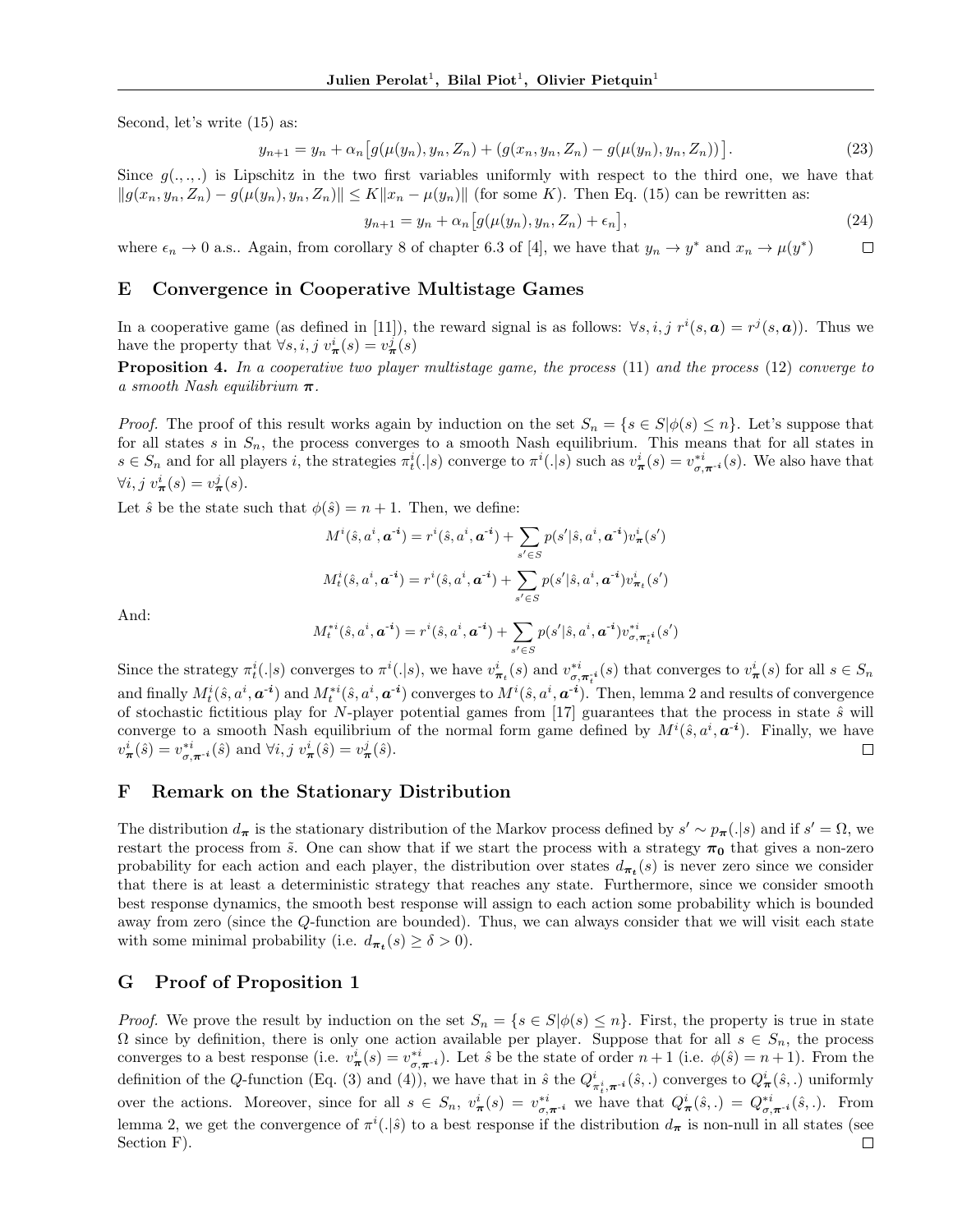#### H Proof of Proposition 2

*Proof.* The proof comes from the fact that  $B_{\sigma}\left(Q_{\pi^i, \pi_i^{*i}}^{i}(s,.)\right)$  converges to  $B_{\sigma}\left(Q_{\pi^i, \pi_i^{*i}}^{i}(s,.)\right)$  uniformly with respect to  $\pi^i$  (since the Q-function is polynomial in  $\pi$  and  $B_{\sigma}$ ) is Lipschitz with respect to the Q-function. Moreover, since the state space is finite, simple convergence imply the uniform convergence) and the fact that  $B_{\sigma}\left(Q_{\pi^{i}, \boldsymbol{\pi}^{-i}}^{i}(s,.)\right)$  is Lipschitz with respect to  $\pi^{i}$ .  $\Box$ 

# I Proof of Proposition 3

*Proof.* The proof of this result works by induction on the set  $S_n = \{s \in S | \phi(s) \leq n\}$ . Again, the property is true in state  $\Omega$ . Let's suppose that for all states s in  $S_n$ , the process converges to a smooth Nash equilibrium. This means that for all states in  $s \in S_n$  and for all players i, the strategies  $\pi_t^i(.|s)$  converge to  $\pi^i(.|s)$  such as  $v_{\pi}^{i}(s) = v_{\sigma,\pi^{-i}}^{*i}(s)$ . We also have that  $v_{\pi}^{i}(s) = -v_{\pi}^{-i}(s)$ .

Let  $\hat{s}$  be the state such that  $\phi(\hat{s}) = n + 1$ . Then, we define:

$$
M^{i}(\hat{s}, a^{i}, \mathbf{a}^{-i}) = r^{i}(\hat{s}, a^{i}, \mathbf{a}^{-i}) + \sum_{s' \in S} p(s' | \hat{s}, a^{i}, \mathbf{a}^{-i}) v_{\pi}^{i}(s')
$$
  

$$
M^{i}_{t}(\hat{s}, a^{i}, \mathbf{a}^{-i}) = r^{i}(\hat{s}, a^{i}, \mathbf{a}^{-i}) + \sum_{s' \in S} p(s' | \hat{s}, a^{i}, \mathbf{a}^{-i}) v_{\pi_{t}}^{i}(s')
$$

And:

$$
M_t^{*i}(\hat{s}, a^i, a^{-i}) = r^i(\hat{s}, a^i, a^{-i}) + \sum_{s' \in S} p(s'|\hat{s}, a^i, a^{-i}) v^{*i}_{\sigma, \pi_t^{*i}}(s')
$$

Since the strategy  $\pi_i^i(.|s)$  converges to  $\pi^i(.|s)$ , we have  $v_{\pi_i}^i(s)$  and  $v_{\sigma,\pi_i}^{*i}(s)$  that converges to  $v_{\pi}^i(s)$  for all  $s \in S_n$  and finally  $M_t^i(\hat{s}, a^i, a^-)$  and  $M_t^{*i}(\hat{s}, a^i, a^-)$  converges to  $M^i(\hat{s}, a^i, a^-)$ . Then, lemma 2 and results of convergence of stochastic fictitious play from  $[17]$  guarantees that the process in state  $\hat{s}$  will converge to a smooth Nash equilibrium of the normal form game defined by  $M^i(\hat{s}, a^i, a^{-i})$ . Finally, we have  $v^i_{\pi}(\hat{s}) = v^{*i}_{\sigma,\pi^{-i}}(\hat{s})$ and  $v^i_{\pi}(\hat{s}) = -v^{i}_{\pi}(\hat{s})$ .

#### J Analysis of Actor-Critic Fictitious Play

The two on-line algorithms we present here (Algo 1) are stochastic approximations of the two dynamical systems  $(11)$  and  $(12)$ . In an on-line setting, the interaction between players proceeds as follows. At a step n, players are in state  $s_n$  and individually take an action  $a_n^i \sim \pi_n^i(.|s_n)$ . Each of them receives a reward  $r^i(s_n, a_n^1, \ldots, a_n^N)$ and the process moves from state  $s_n$  to state  $s_{n+1} \sim p(.|s_n, a_n^1, \ldots, a_n^N)$ . In addition, we consider the controlled Markov process  $Z_n = (s_n, a_n^1, \ldots, a_n^N, s_{n+1})$  (controlled by the strategy  $\pi_n$ ). Finally, if  $s_{n+1} = \Omega$ , we restart from state  $\tilde{s}$  and  $Z_{n+1} = (\tilde{s}, \ldots)$ . We define the following two-timescale processes (with  $\alpha_n$  and  $\beta_n$  defined as in A 3):

$$
\pi_{n+1}^i = \pi_n^i + \beta_n \mathbf{1}_{s_n} \mathbf{1}_{s_n}^\top \left[ B_\sigma(Q_n^i(s_n, .)) - \pi_n^i(.|s_n) \right] \tag{25}
$$

And:

$$
Q_{n+1}^{i} = Q_{n}^{i} + \alpha_{n} \mathbf{1}_{(s_{n}, a_{n}^{i})} \mathbf{1}_{(s_{n}, a_{n}^{i})}^{\top} \left[ r^{i}(s_{n}, \mathbf{a}_{n}) + C_{\sigma} \left( Q_{n}^{i}(s_{n+1},.) \right) - Q_{n}^{i}(s_{n}, a_{n}^{i}) \right]
$$
(26)

Or:

$$
Q_{n+1}^i = Q_n^i + \alpha_n \mathbf{1}_{(s_n, a_n^i)} \mathbf{1}_{(s_n, a_n^i)}^{\mathsf{T}} \left[ r^i(s_n, \mathbf{a}_n) + E_{b^i \sim \pi^i(.|s_{n+1})} \left( Q_n^i(s_{n+1}, b^i) \right) - Q_n^i(s_n, a_n^i) \right]
$$
(27)

Assumption A 1 and assumption A 2 are verified. Regarding assumption A 4, the strategy  $\pi_n^i$  is obviously bounded since it remains in the simplex. If  $Q_0^i = 0$ , the state-action value function is bounded as follows  $||Q_n^i(s,a)|| \leq \phi(s)R_{\text{max}}$  (this can be shown by recursion). The two faster processes(Eq. (26) and (27)) track the two following ODE:

$$
\dot{Q}_t^i(s,a^i) = d_{\boldsymbol{\pi}}(s)\pi^i(.|s)\left(\left[T_{\sigma,\boldsymbol{\pi}^{-i}}^{\ast i}Q_t^i\right](s,a^i) - Q_t^i(s,a^i)\right)
$$